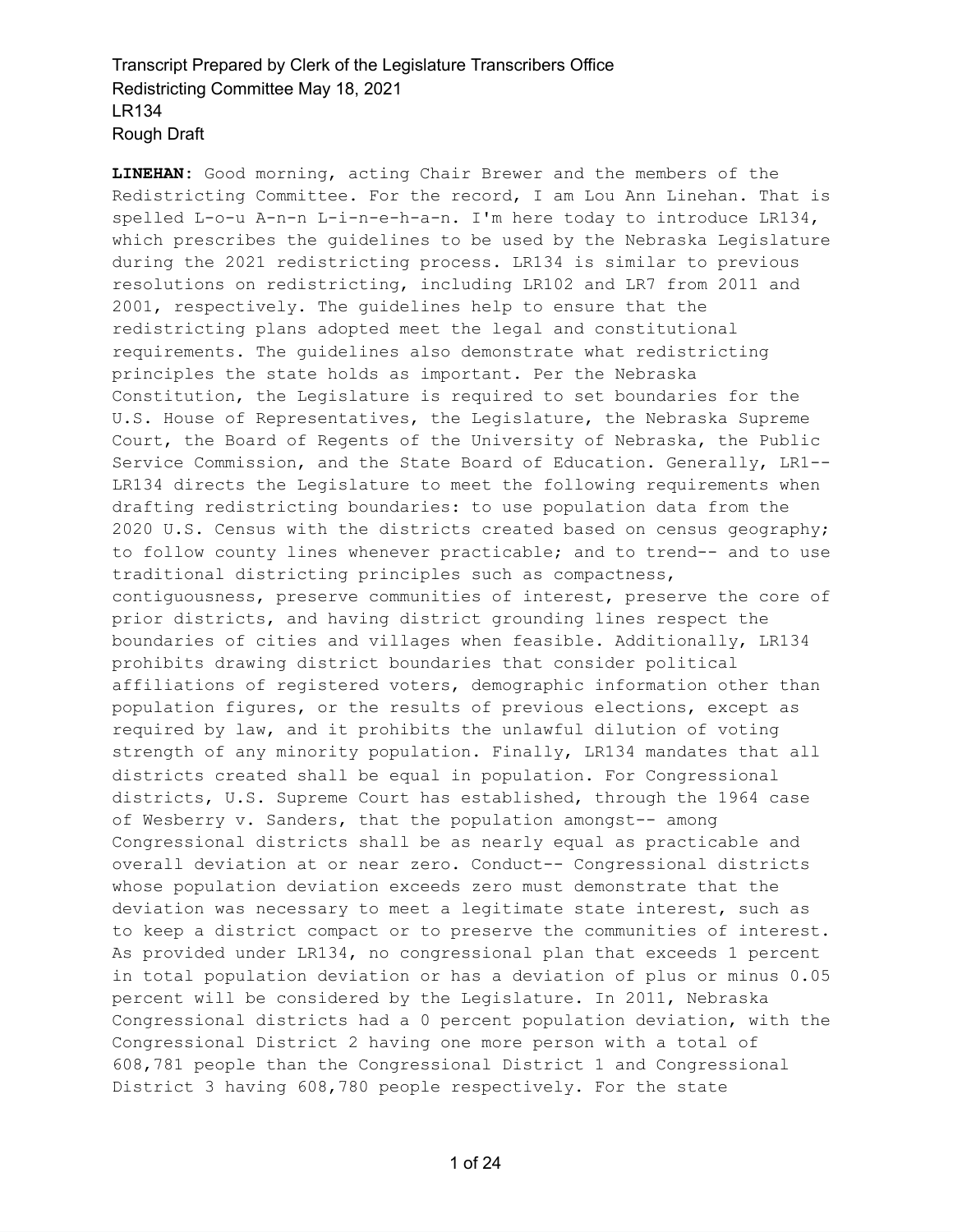#### Rough Draft

legislative districts, the U.S. Constitution and U.S. Supreme Court, through the case-- through the 1964 case of Reynolds v. Sims, requires that-- states to achieve substantial equality of population. Legislative districts may have a population deviation between the smallest and the largest legislative district of no, no more than 10 percent. In Nebraska, we have clarified the 10 percent deviation further by stating that we can have a relative deviation of plus or minus 5 percent, which totals 10 percent. Generally, the U.S. Supreme Court has consistently ruled that a state's redistricting plan, with a deviation of less than 10 percent, is unconstitutional. With that, I conclude my remarks and welcome any questions from the committee.

**BREWER:** Thank you for that opening. Are there any questions from the committee for Senator Linehan? All right. Obviously, you'll stay for close.

### **LINEHAN:** Yes.

**BREWER:** All right. Again, we're going to start with proponents and we'll be using three minutes, so you two at green, one at yellow, and then you're-- get your red light. So our first proponent for LR134. Welcome to the Redistricting Committee.

**SHERI ST. CLAIR:** I'm-- excuse me-- Sheri St. Clair, S-h-e-r-i S-t C-l-a-i-r. I'm speaking today on behalf of the League of Women Voters of Nebraska. We appreciate the opportunity to provide commentary on this resolution. It outlines some of the important factors we've been advocating for in the redistricting process. We appreciate the support for transparency by defining criteria for items such as district boundaries and allowable population deviations, but I do have a couple of comments. We like that efforts will be made to preserve communities of interest. However, it's unclear how these communities are going to be defined. The goal of preservation of cores of prior districts is something not typically included in redistricting rules. We're hoping that this is intended to prevent gerrymandering, particularly in the metro areas. Item 5 specifies district boundaries should not be established with the intention of favoring a political party, group, of [SIC] person. And since more than 20 percent of Nebraska voters are now registered as nonpartisan, this is an important consideration. Item 7, in which district boundaries which would result in unlawful dilution of voting strength of the native population shall not be established, appears to be an effort to prevent hacking and cracking, which is good. All other districts other than congressional may have up to a 10 percent population deviation. We'd like to see minimal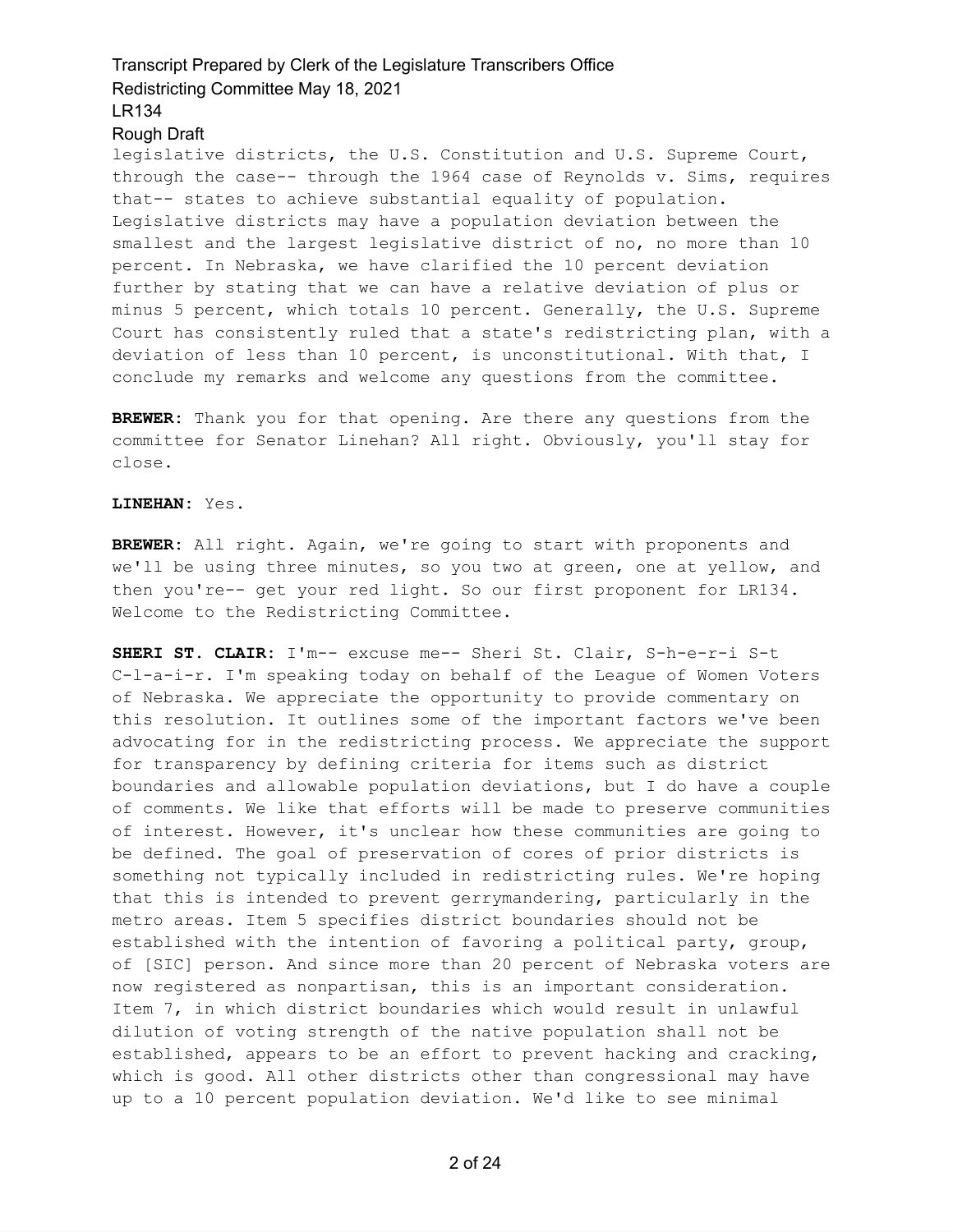### Rough Draft

deviation since the larger the allowance for deviation, the more room there is to produce biased maps. The league urges the committee to think about what's best for the voter, not the politician, during this process. Ideally, the committee would go beyond what's required by public meeting and open records laws such as the draft products being made available on a draft-dedicated Web site, when and how a public input and testimony be received and made available, and when will there be a timeline? The league supports advancing LR134 to General File for full floor debate and looks forward to continuing to be engaged in a fair and transparent redistricting throughout the rest of the year.

**BREWER:** All right. Thank you and thanks for staying within time. All right, questions for Sheri? Yes, Senator Blood.

**BLOOD:** Just real quickly-- and, and I'm going to ask this of anybody who talks about it-- so you feel that reducing deviation would be better because why again?

**SHERI ST. CLAIR:** Less chance for, for biased hacking, cracking, all that sort of-- terms that get thrown out a lot for redistricting.

**BLOOD:** Thank you.

**BREWER:** All right. Any additional questions for St. Clair? All right, thank you--

**SHERI ST. CLAIR:** Thank you.

**BREWER:** --for your testimony. All right, next proponent. Welcome to the Redistricting Committee.

**WESTIN MILLER:** Chairman Brewer, members of the committee, my name is Westin Miller, W-e-s-t-i-n M-i-l-l-e-r. I'm the director of public policy with Civic Nebraska. I will take you up on your condensation offer. We support every element of this proposal. We're very thankful for it. I think it encourages a fair redistricting process. It's easy to understand. I did want to agree with Sheri, though, on one additional note is just to encourage you in the direction of transparency. These rules are important. They're also an important baseline. We can always go above and beyond, particularly in how you use your office and your office's communication about this process. I think that the single biggest thing you can do to encourage the public's trust in redistricting is just communicate really clearly with your constituents about what's going on. Redistricting has become

3 of 24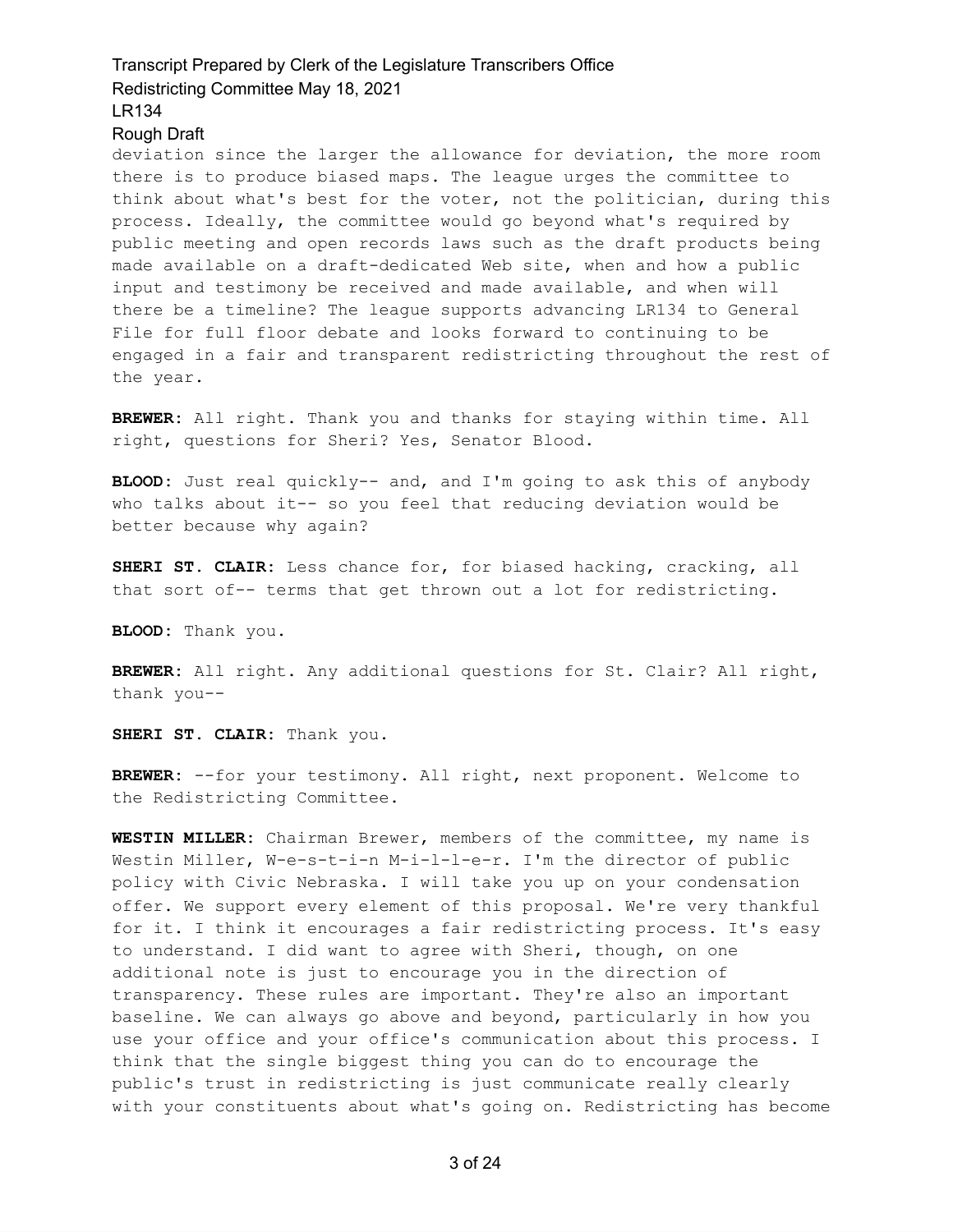### Rough Draft

a much more top-of-mind issue for voters. People don't like gerrymandering. They particularly don't like it because it just feels murky and it feels political and it feels messy and I think that really clear communication from your office can go a long way in, in encouraging that process. So with that, I'd be happy to answer any questions and thanks again for this proposal.

**BREWER:** All right, thanks, Westin. OK, questions for Westin? Questions? All right, seeing none, thank you for coming in and testifying. It's like old home week here if you're in the Government Committee. Welcome to the Redistricting Committee.

**GAVIN GEIS:** Senator Brewer, members of the committee, my name is Gavin Geis, G-a-v-i-n G-e-i-s, and I'm here representing Common Cause Nebraska. In the spirit of keeping things short like everyone else, I will say that we also support a lot of what's in this bill, but I will point out a few areas where I think there could be improvement. First of all, the provision on the dilution of voting power, it does go a long way towards preventing fracking [SIC] and cracking, but it doesn't hurt to mention front-- or sorry, packing, not fracking. We're not talking about oil or gas--

**BREWER:** Good, had me a little thrown there.

**GAVIN GEIS:** --packing and cracking. It is worth it to mention both. I think the way that it's stated, it could only-- it might be worth arguing that it only deals with cracking and not packing. I think there's arguments to be made that packing people into one district might not be a dilution. Some may argue that. By mentioning both, explicitly stating neither packing nor cracking are allowed goes a long ways. And then on top of everyone else, I will encourage transparency. I think that is a key component of the Legislature handling this. These discussions have gone in these hall-- on these halls for a while, who should handle the redistricting process? And many in this building argue that the Legislature is the best body to handle that. If you want to prove it, give us transparency, give us access to what's happening, be completely clear about why the maps are created, what the maps look like, and give as much room for public input and access to this data as you possibly can. Some examples of things we could do, many states require explicitly in their laws a Web site dedicated to redistricting where the maps are held, where all the data on the maps is held, where public comment can be registered. These are states like Colorado and Utah that explicitly say we will have a Web site for redistricting that the public can access to engage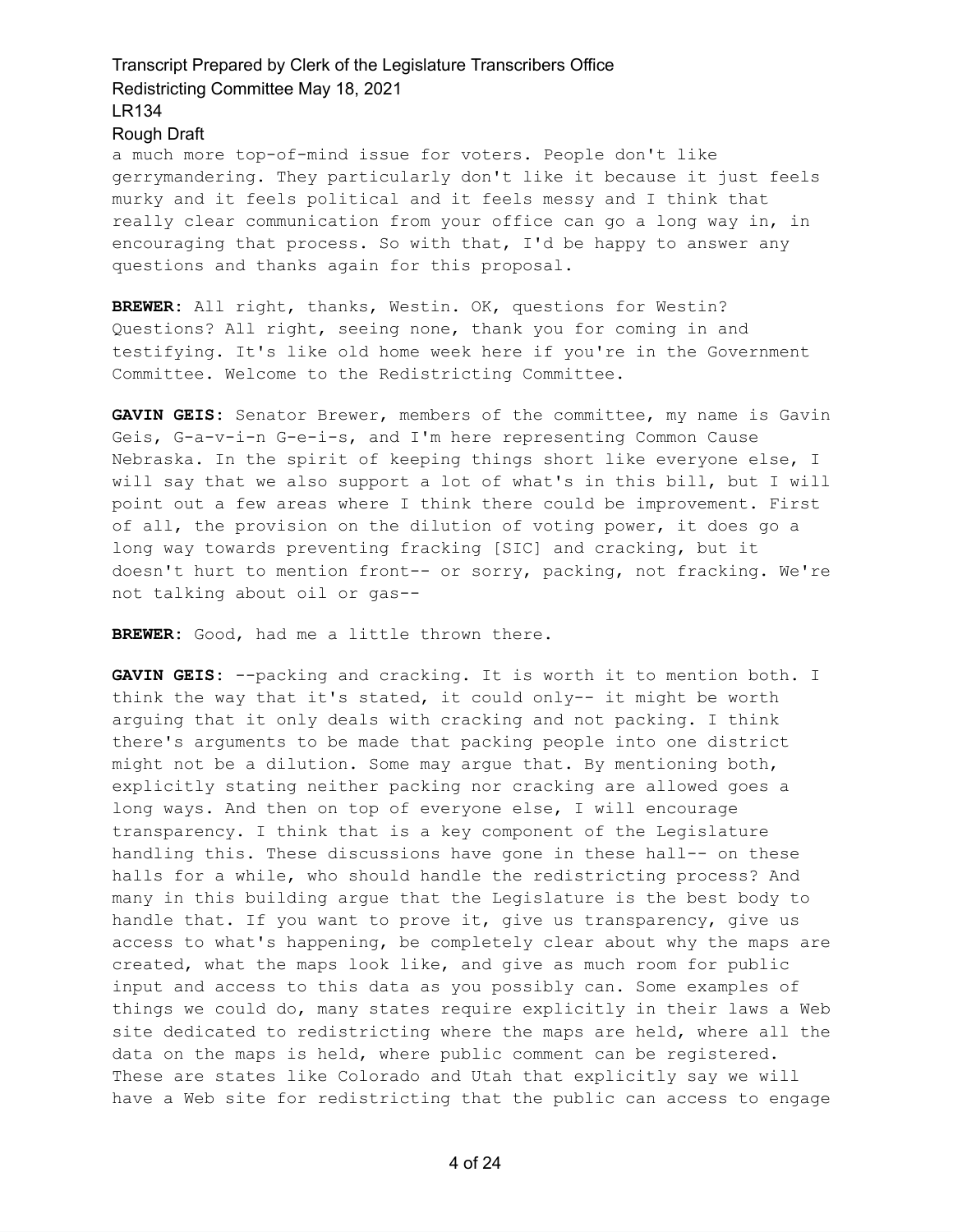### Rough Draft

with the process. The other thing is just access to information. As you all know, much of the legislative data is privileged, is not accessible by the public, but yes, you can go above and beyond what's required by law and give greater access to the work products of this committee and to all of the data you are using to draw these maps. This is in Col-- states like Colorado, Utah, Michigan, and California all give greater access to this data about redistricting and I think it's worth considering, as the committee, how much access you want to give people. Finally, there's always room for more public meetings on this. States like-- once again, Utah has seven, Colorado, three in each Congressional district, 15 total in Michigan, and we don't have to go California crazy, but 20 to 30 in California. So I'm not requesting that, just giving an example. Otherwise, we do-- we support much of what's on this bill. We hope you will advance it and hold to it, but just to say, please be transparent, be open. That's the only way we're going to have a fair and trustworthy redistricting process. Thank you.

**BREWER:** Thank you. Gavin, I wasn't sure how long you were around before I started here. Were you here for the last redistricting?

**GAVIN GEIS:** I was not. No, that, that was Jack Gould, not me, so I've, I've heard plenty about the last redistricting process.

**BREWER:** We only have a few that were long enough-- the two-- I'm not looking at you--

**GAVIN GEIS:** Right. Well, yes, luckily, you have one on your committee here.

**BREWER:** --but--

**GAVIN GEIS:** He knows a few things.

**BREWER:** --sometimes that's helpful when you have folks that have been through the meat grinder at least once before.

**GAVIN GEIS:** I wish I was there.

**BREWER:** And on the issue of information and transparency, there is going to be a, a redistricting Web site that they can go to and, and check as those things are updated and they change too. So I think we're going to try our best to keep everybody informed.

**GAVIN GEIS:** Perfect.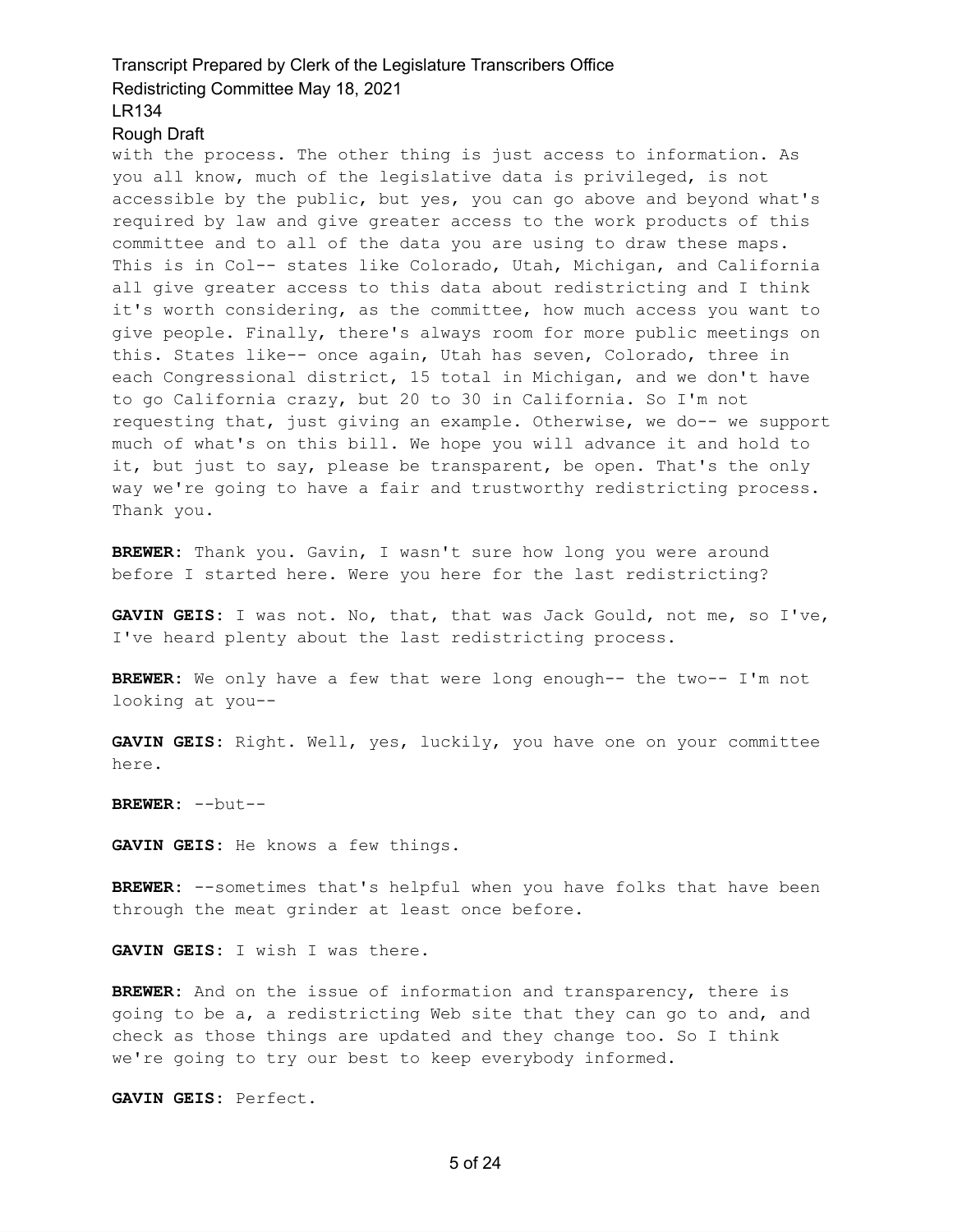Transcript Prepared by Clerk of the Legislature Transcribers Office Redistricting Committee May 18, 2021 LR134 Rough Draft **BREWER:** Thank you for your testimony.

**GAVIN GEIS:** Thank you.

**BREWER:** All right, next proponent after we decontaminate. Welcome to the Redistricting Committee.

**MEG MIKOLAJCZYK:** Good morning--

**BREWER:** Good morning.

**MEG MIKOLAJCZYK:** --committee members. My name is Meg Mikolajczyk, M-e-g M-i-k-o-l-a-j-c-y-z-k. I am the deputy director and legal counsel for Planned Parenthood Advocates of Nebraska, which is the 501(c)(4) organization attached to Planned Parenthood North Central States. We do our work in the community under the dome and at the ballot box, which is why we're here on this issue. So at a time when our fundamental rights and, and the rights that are at the core of a functioning democracy do feel sort of at stake, we have had concern in other parts of the country that states are going to undertake some partisan or devious approaches to redistricting. And it's great that we live in Nebraska where the committee has taken this really seriously and so I'm just here to say thank you and that we support the LR134 that you've put forth, specifically preserving communities of interest, preserving voting strength for minority populations, and the districts' cause. These key provisions ensure that Nebraskans continue to be fairly represented by leaders of, by, and for the people. I will just add some comments that other folks have already added on. With population deviation at 10 percent, of course, the greater the population deviation between districts, the more diluted voices and votes of constituents can become in districts with more people. And of course, the more powerful voices and votes of those in underpopulated districts can also become, both in choosing representatives and also being able to hold those people meaningfully accountable. So just a small caution from us, but despite that concern, we're really grateful to the committee for their work and we just wanted to say we support it and ask you to please vote it out,  $so--$ 

**BREWER:** Well and this is, this is nice because we compressed everything today. We, we can get our five minutes here even if we can't get it from you, so thanks for the--

**MEG MIKOLAJCZYK:** You can read it if you want. Thank you so much.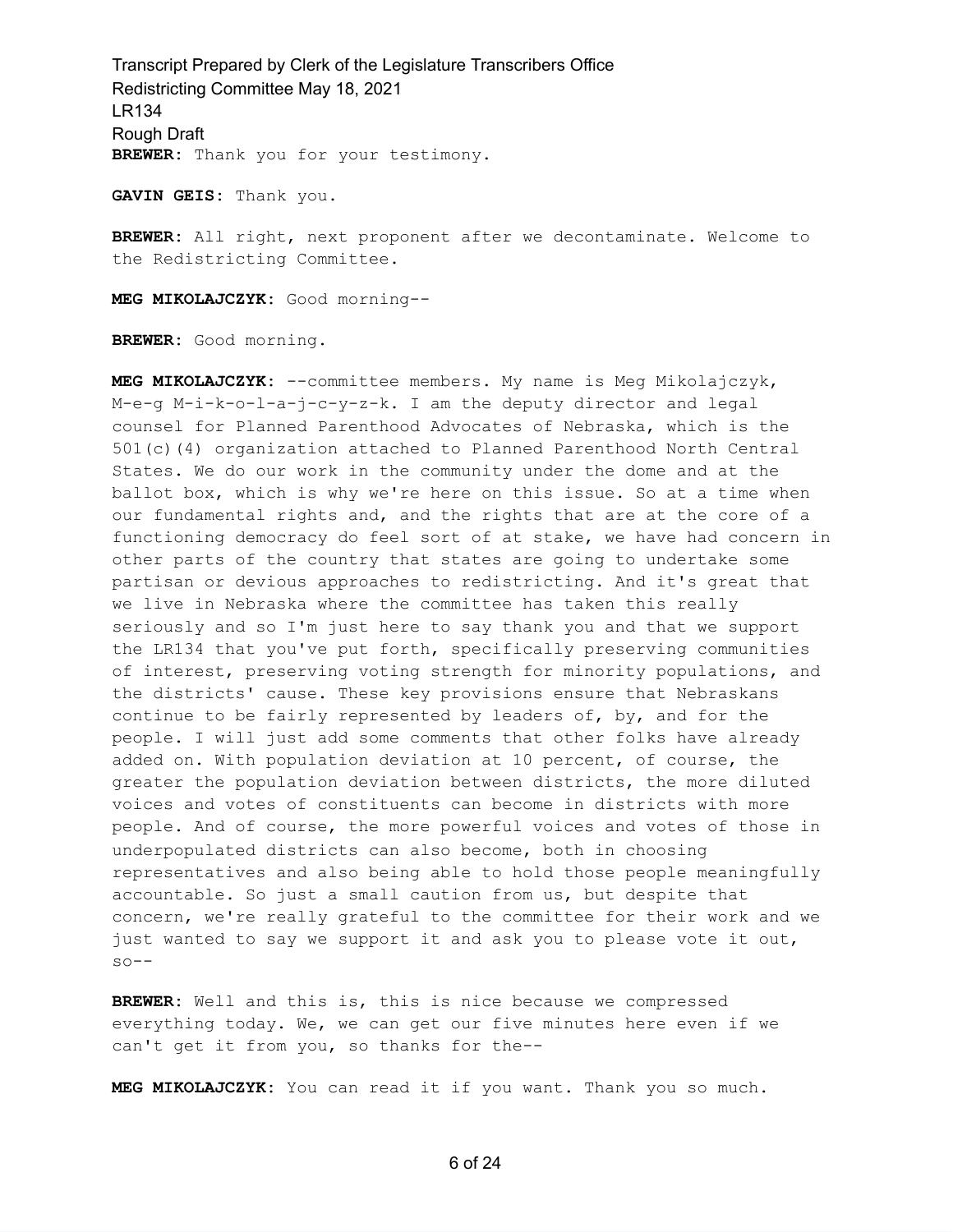Transcript Prepared by Clerk of the Legislature Transcribers Office Redistricting Committee May 18, 2021 LR134 Rough Draft **BREWER:** --being visionary. All right, thank you for your testimony. Questions? Any questions for Meg? All right, thank you again.

**MEG MIKOLAJCZYK:** Thank you.

**BREWER:** All right. Quick cleanup. Committee hearings are going to go so much faster when we no longer have to do the cleanup between. All right, next proponent for LR134. Oh, come on up and another familiar face.

**SPIKE EICKHOLT:** Not that familiar.

**LATHROP:** It is to me.

**BREWER:** Welcome to the Redistricting--

**LATHROP:** It is to me too, Mr. Chair, yep.

**BREWER:** Is it? OK.

**SPIKE EICKHOLT:** You say it so fondly.

**LATHROP:** [INAUDIBLE] with the door of the Judiciary Committee.

**BREWER:** Good morning.

**SPIKE EICKHOLT:** Good morning, members of the Redistricting Committee. My name is Spike Eickholt, S-p-i-k-e, last name is E-i-c-k-h-o-l-t, appearing on behalf of the ACLU of Nebraska in support of LR134. We don't have a stake necessarily in the actual drawings of the districts in-- other than to that we have the interest in making sure that voting rights and democracies are protected and defended. Fair redistricting is critical to protecting democracy and voting rights. Fair redistricting strengthens democracy and fair elections ensure better policy for more people and not just narrow partisan interests. As Senator Linehan explained, this is a LR that seems to reflect the best practices and is a thoughtful approach to redistricting. The terms themselves and the guidelines are reflective of relevant state and federal law and case law and all these terms have specific and important meaning and we applaud these for being established as the guidelines for the committee to follow. We testified on-- before this committee earlier and when we testified before, we mentioned that we did commission a poll earlier this year with respect to the subject of redistricting and we shared that poll with you before. I can share it with you again after this hearing. I'll email it to you or provide you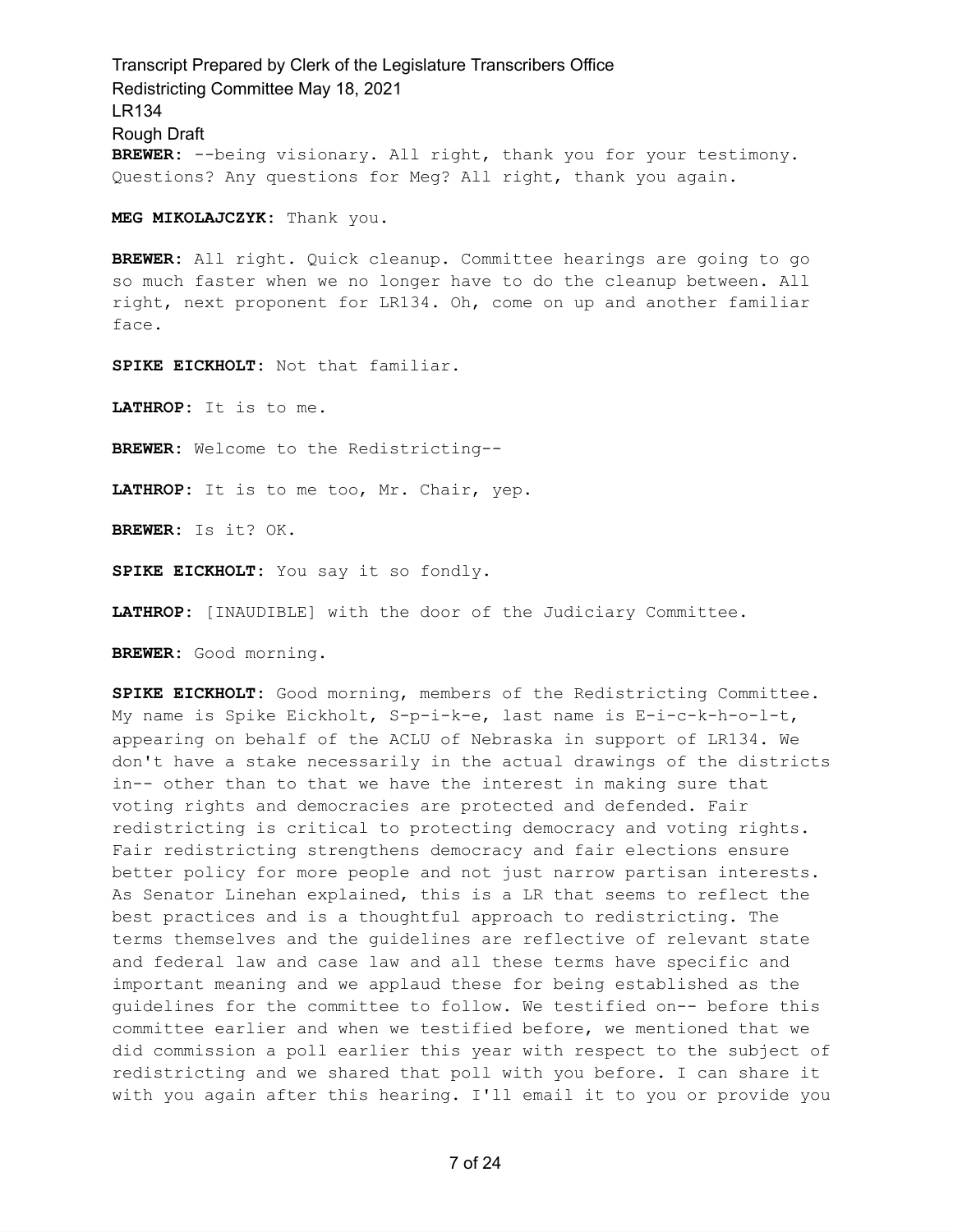### Rough Draft

with paper copies if you want it, but I want to highlight a couple of things from our polling that we did. The polling sampled people across all different demographics in Nebraska, across parties, geography, and other demographics. The polling numbers show the following: 94 percent of the voters expect this process to be transparent, 93 percent expect the redistricting process, process to be data driven, 85 percent of the people who were polled want to be-- participate or at least have community or transparency in the process itself in redistricting, 87 percent asked and expected it to be nonpartisan, and 91 percent wanted the redistricting process to respect minority voting rights. As I said before, we've circulated the poll before. We will provide access to the polling company that did the work if you'd like to visit with them as well and I'd look for that in your emails and I'll share it with you after today's hearing. And just the poll itself reflects this Legislature's nonpartisan approach to legislating and I think that should be done and when it comes to redistricting as well. I'd encourage this committee to adopt this resolution and answer any questions that we-- you may have.

**BREWER:** All right, thank you, Spike. Questions? Senator Geist.

**GEIST:** Yes, thank you. It is good to see a familiar face.

**SPIKE EICKHOLT:** Thank you.

**GEIST:** How many people total were in your poll?

**SPIKE EICKHOLT:** There were 650 polled and I've got a copy of the-- I didn't bring the actual [INAUDIBLE] copy of the press release over. I'll just give this copy to you after the hearing, Senator, but--

**GEIST:** OK.

**SPIKE EICKHOLT:** There were 650 likely voters polled from January 7 to January 11, 2021.

**GEIST:** OK, thank you.

**BREWER:** Spike, you've always got great information.

**SPIKE EICKHOLT:** Thank you.

**BREWER:** All right, additional questions? All right, thank you for your testimony. All right, we're doing, we're doing a good pace here, so I appreciate everybody working with us on time. All right, additional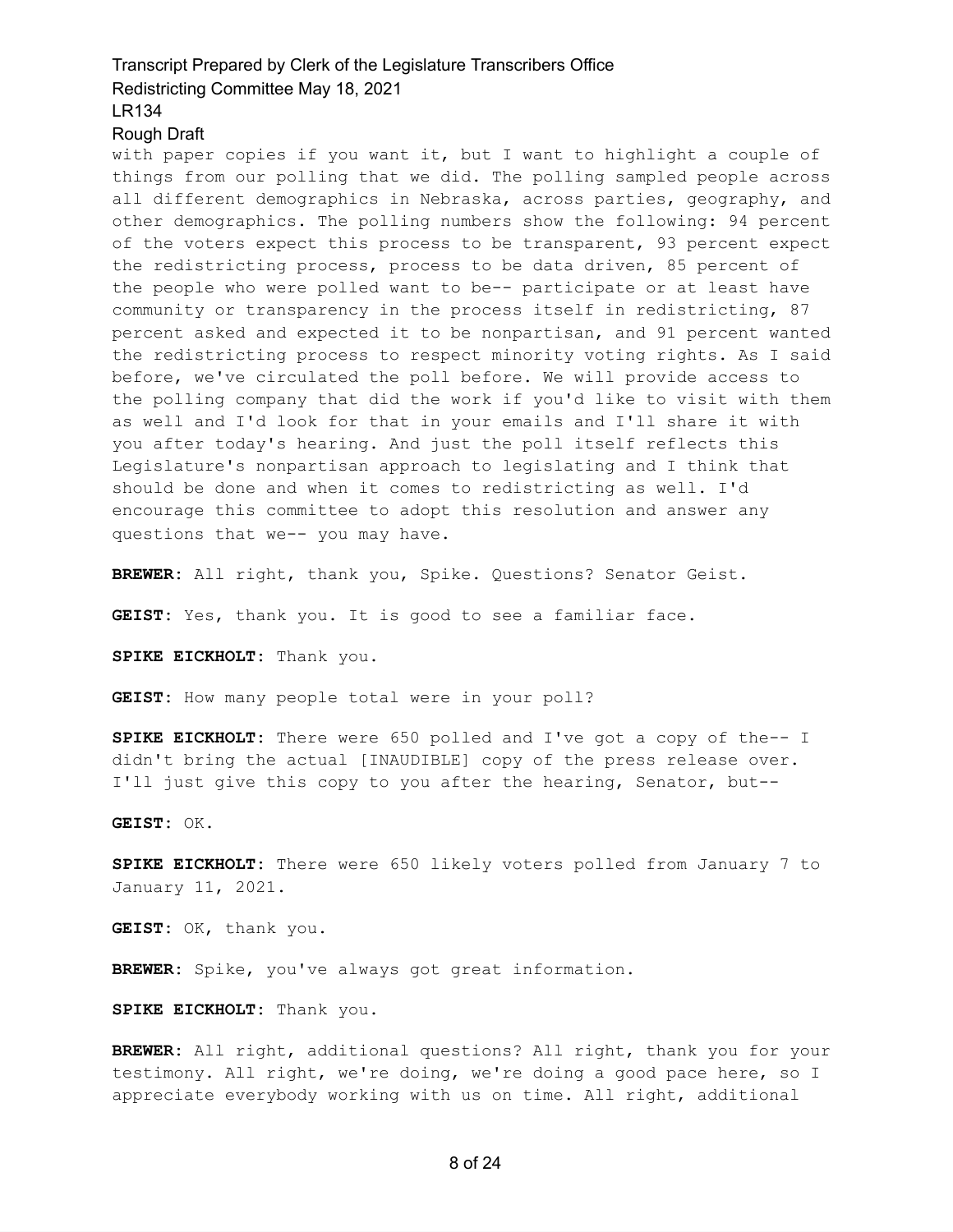## Transcript Prepared by Clerk of the Legislature Transcribers Office Redistricting Committee May 18, 2021 LR134 Rough Draft proponents, come on up. Good morning and welcome to the Redistricting

Committee.

**PRECIOUS McKESSON:** Good morning. I'll make this quick. I don't have data like Spike, so I'll make this quick. Good morning, Senator Brewer and senators. My name is Precious McKesson, P-r-e-c-i-o-u-s M-c-K-e-s-s-o-n, and I'm here as a Nebraska voter as well as the United State of Women Nebraska ambassador in support of LR134. Like I said before, I'm going to make it very quick. Why are we here today and how do we ensure the upcoming redistricting is fair? That's what many of us are asking and as we know, every ten years, we have this very important discussion and this time is no different. We are here to ensure that this committee makes the right decision when it comes to redrawing lines that no-- not only impact our Congressional districts, but as well as our Legislature, Supreme Court, Border of Regents, public service, and State Board of Education. Let's talk about what we need-- we don't need to see and that's gerrymandering. The drawing of Congressional districts to favor one party and pushing candidates' ideological extremes disempowers minority party voters in those districts. We know this is unfair-- this is an unfair practice and we know what this does to, to the power of the vote in communities of color. Lines should not be drawn to impact communities-- should not be drawn to impact communities of color. The Voting Rights Act of 1965 was created to prevent these such tactics denying minorities the right to vote, including redistricting techniques. So after reading over the resolution, the one question I have is what is preserving communities of interest and how do-- how will these be defined? It is my hope that the community contends-- continues to be transparent, ask for voter input, and acknowledges the concerns many will have during this process. Again, thank you so much for this opportunity to speak and again, I'm here in support of LR134 and I hope you all have the rest of the good day.

**BREWER:** Well, thank you for getting up early and coming in to testify because I know that's, that's cutting into your day, but we'll see if we have any other questions. Any questions for Precious? All right.

**PRECIOUS McKESSON:** Thank you so much.

**BREWER:** Thank you for coming in. Thank you for your testimony.

**PRECIOUS McKESSON:** Thank you.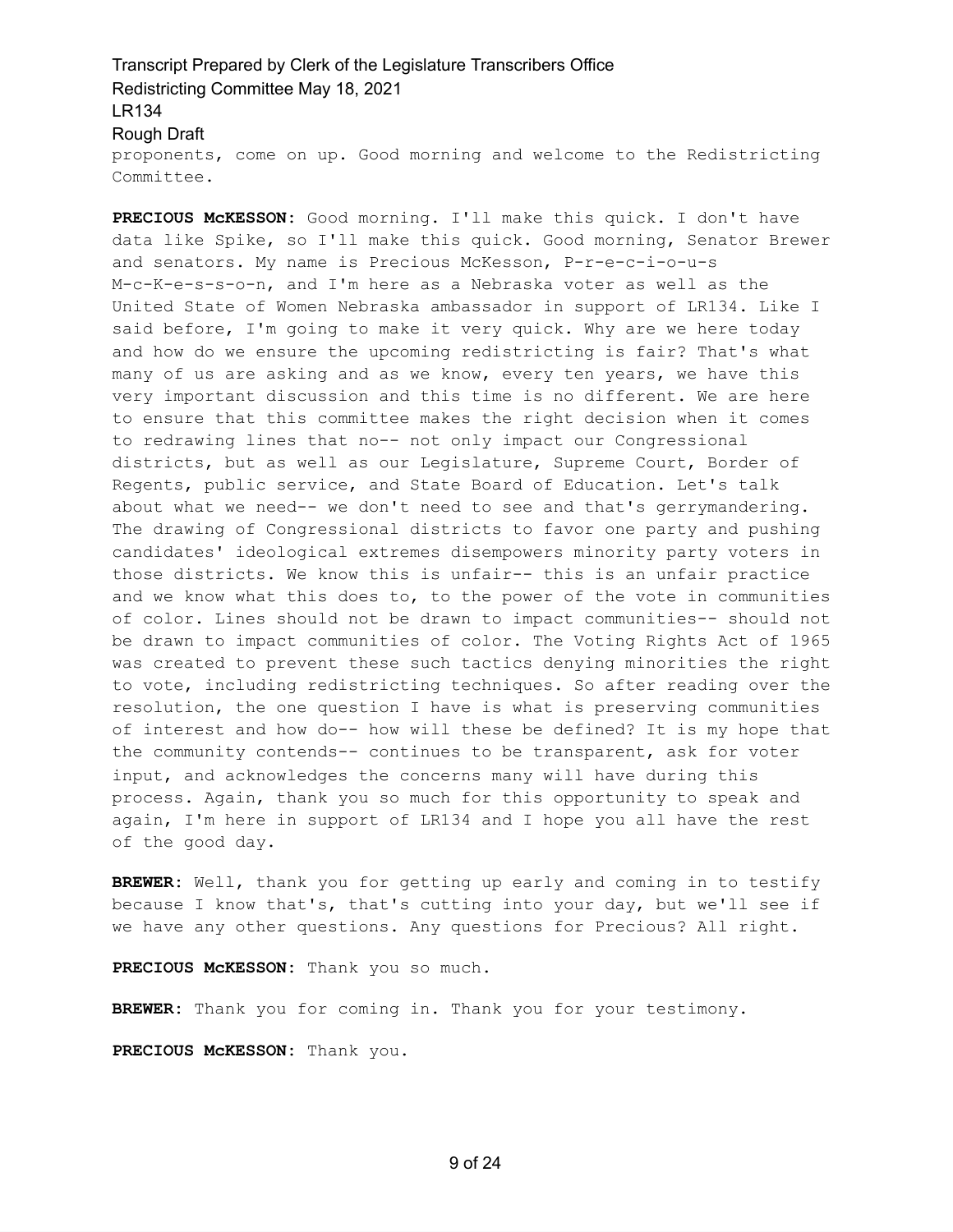**BREWER:** All right, next proponent. Not everybody at once. All right, then we're going to transition to opponents. First opponent. Welcome to the Redistricting Committee.

**MARK McHARGUE:** Good morning, Senator Brewer, committee. My name is Mark McHargue. I'm president of Nebraska Farm Bureau. I'm also here on behalf of the Nebraska Cattlemen, Nebraska Corn Growers, Nebraska Pork Producers, Nebraska State Dairy Association--

**BREWER:** Could we have you spell that for the record, please?

**MARK McHARGUE:** McHargue, M-c-- M-a-r-k M-c-H-a-r-g-u-e.

**BREWER:** Thank you.

**MARK McHARGUE:** ---State Dairy Association, Soybean Association, Wheat Growers. I'm here today to testify in opposition to LR134 as currently construction-- constructed. Let me be very clear just right out of the gate here, we, we support supporting as many rural seats as possible in the redistricting process. We don't have the final population numbers yet from the U.S. Census Bureau and as a result, we believe that we need-- flexibility is paramal-- paramount importance for this committee. As originally written, LR134 contains a number of guidelines that we do support, including protecting communities of interest, following county lines, protecting unlawful dilution of the voting strength of any minority population. We also support the population deviation guidelines relating to the Legislature, but the provision about preserving cores is problematic for us because it takes away the flexibility you guys need to draw the best maps possible for the states, maps that would protect the voice of rural Nebraskans. This is not a partisan issue. This is about preserving the voice of rural Nebraska in the Legislature. As a result, our ag leaders coalition oppose LB134 unless you adopt the amendment striking that particular provision. We believe doing this would give the committee the right amount of flexibility needed to draw a map that best reflects the voice of our members across the state. On behalf of our members across the state and the other organizations I represent, we ask you-- the committee to strike the preserving core provisions and I thank you for the opportunity to testify today. I'd be happy to answer any questions.

**BREWER:** All right, thank you. And that's a pretty big hat you've got to wear there, all those organizations. Senator Blood.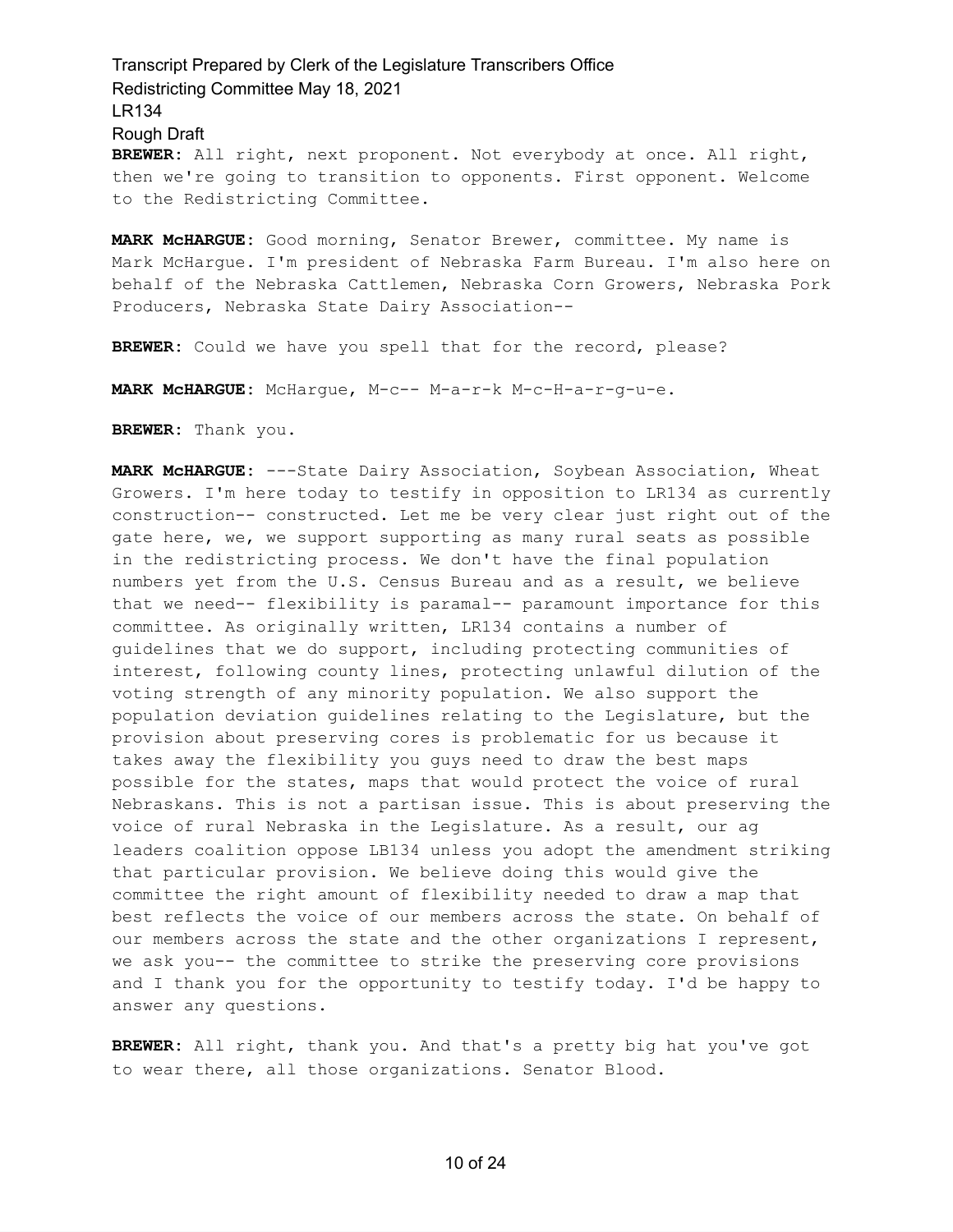Transcript Prepared by Clerk of the Legislature Transcribers Office Redistricting Committee May 18, 2021 LR134 Rough Draft **BLOOD:** Thank you, Senator Brewer. Thank you for your testimony today.

**MARK McHARGUE:** The pleasure is yours.

**BLOOD:** I'm going to ask you two kind of hard questions.

**MARK McHARGUE:** OK.

**BLOOD:** Who brought to light this issue in reference to LR134? Was it your members, was it another senator?

**MARK McHARGUE:** Well, we-- amongst all of our committee that represent rural Nebraska, so that's the reason I'm here. As a group on the coalition, as we were looking through, we have very invested interest of how these lines are going to be redrawn and as we look through how that, how that happens, then we want to make sure that we just have a lot of flexibility because we don't know the numbers yet.

**BLOOD:** So--

**MARK McHARGUE:** So it's important we have flexibility and we believe that that, that part of the provision would reduce the flexibility for the committee to make that decision.

**BLOOD:** Can you walk me through why you think that? I haven't heard that yet. I hear you saying that and that's why I was curious if someone had brought this to you and said that we were concerned about it from this building or if this is something that, that the farmers, the ranchers, the cattlemen are saying this is why we want it out of here because we feel this will prevent flexibility because of-- I'm not hearing you say why would prevent flexibility.

**MARK McHARGUE:** Well, we believe that the communities of interest, that's enough. That, that, that creates enough of space. The, the core part, we believe is, is-- just reduces flexibility. But we do have a team that collectively, with all of our ag leaders, did flag this and so we can certainly get you more information on that if you would like.

**BLOOD:** Yeah, I would actually like to hear why. I'm not hearing why. I'm just hearing you feel it will do this, but not how--

**MARK McHARGUE:** Yeah, we believe it will reduce flexibility. That would be the why.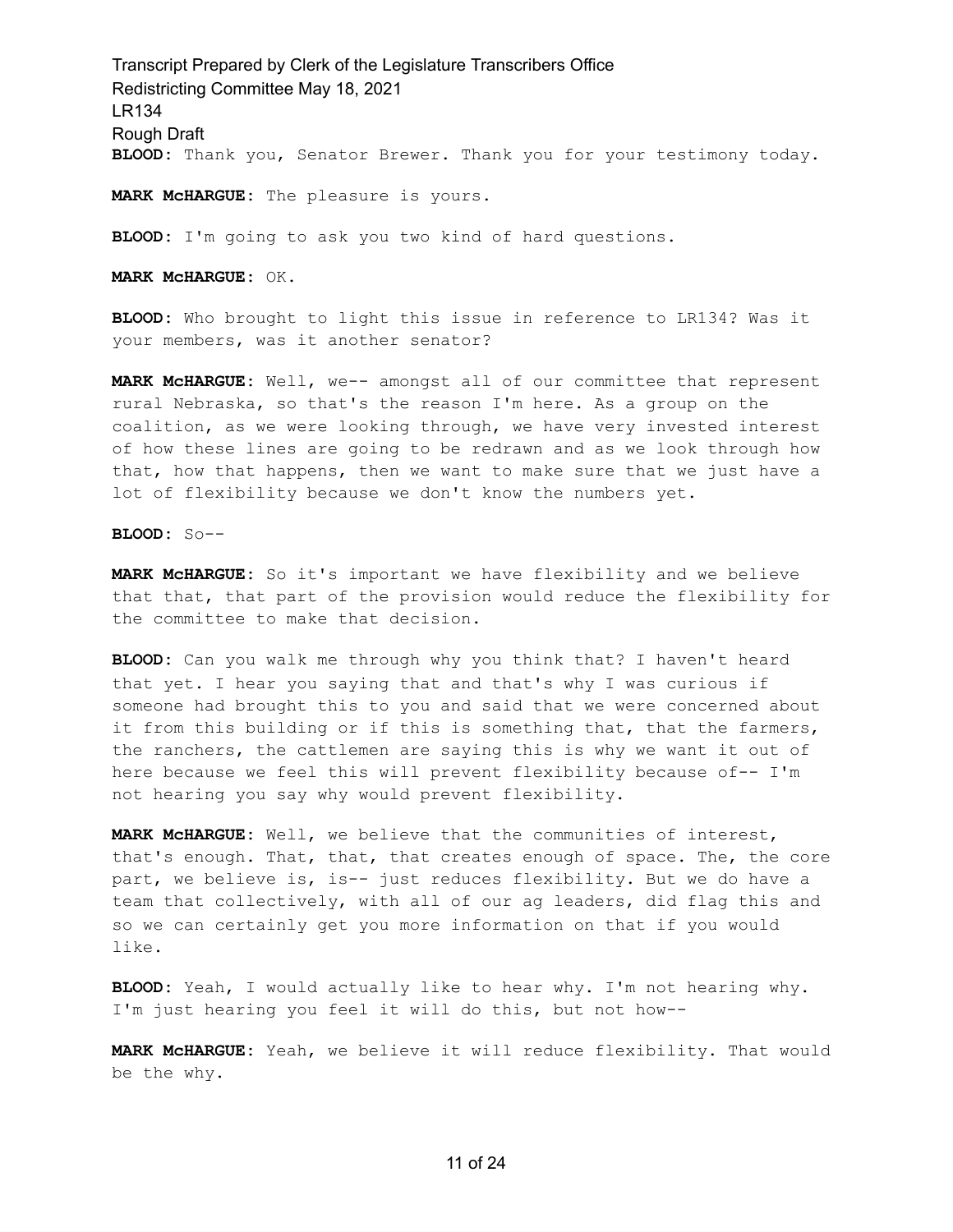Transcript Prepared by Clerk of the Legislature Transcribers Office Redistricting Committee May 18, 2021 LR134 Rough Draft **BLOOD:** Fair, fair enough. Thank you.

**BREWER:** OK. Senator Morfeld.

**MORFELD:** So it's just interesting to me because in your testimony, you have bolded here this is about preserving the voice of rural Nebraska in their Legislature. Wouldn't one be able to make the argument that preserving the core of the current districts would be the most effective way to do that?

**MARK McHARGUE:** I think should-- I think some could argue that. I think it has been, it has been argued that. I think this is-- my understanding that it's been in there for a while, but I think as we look at our, our districts out in, in rural Nebraska, the, the flexibility that we need, I think is covered if you take that out. I think that's-- that particular core language does reduce the flexibility of the conversation as we look at redrawing the maps.

**MORFELD:** OK, can you explain to me exactly, technically how that would-- how that's the case?

**MARK McHARGUE:** No, I would, I would defer that to, to our, to our team and if you want to get more information on that, we could certainly get that to you, so--

**MORFELD:** Yeah, if you guys could get me that information in written form, I'd appreciate it.

**MARK McHARGUE:** Absolutely. Yep, we can do that.

**MORFELD:** Thank you.

**BREWER:** All right. Any additional questions for Mark? All right, thank you for your testimony.

**MARK McHARGUE:** Thank you.

**BREWER:** OK? We are still on opponents. Quick cleanup here. Opponents for LR134. Let's have the next one go ahead and start up. Good morning and welcome to the Redistricting Committee.

**STEVE EBKE:** Good morning, Senator Brewer and members of the Nebraska Redistricting Committee. My name is Steve Ebke and that's spelled S-t-e-v-e E-b-k-e and I'm a farmer from Daykin. Agriculture is the backbone of Nebraska's economy and I'm proud to be part of the diverse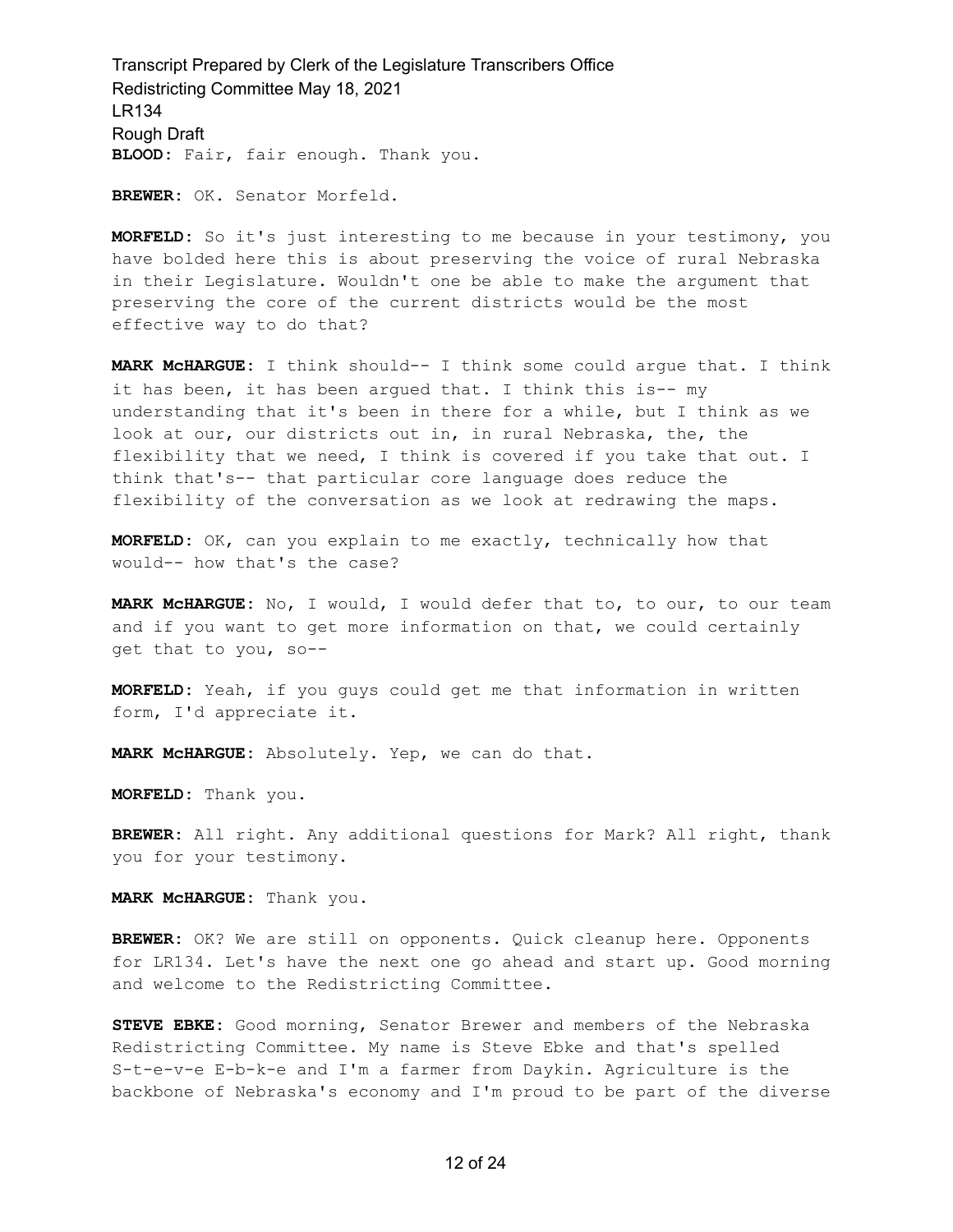### Rough Draft

Nebraska agriculture industry that contributes \$80 billion in total output and accounts for nearly one-quarter of our state's gross state product. Employment is critical to our state's economic growth. One of every four jobs is attributable to Nebraska's agricultural complex. As this committee proceeds with the redistricting process, I ask that you give consideration to the following. First, that you preserve rural representation in the Legislature. Nebraska's agricultural footprint is extensive. Retaining districts and representation, particularly representation that understands agricultural issues, is key to Nebraska's agricultural long-term viability. Second, while acknowledging that you will probably have to adjust some district boundaries, I would request that when a-- in all practicality, that the current district boundaries not be significantly altered while adhering to the substantive guidelines contained in LR134. Third, while supportive of most of the guidelines in LR134, the statement relating to preserving the core of prior districts is concerning. This provision would seem to restrict the flexibility of the committee, probably would benefit urban interests over rural, and most likely would lead to a loss of rural representation. This concern results in my opposition to LR134 unless that provision is removed. You have a difficult, but important task ahead. I ask that you proceed in a manner that maintains agriculture and rural Nebraska's voice in the Legislature. Thank you for your, thank you for your consideration and the opportunity to testify today.

**BREWER:** All right. Thank you, Steve. OK, questions? Well, I'll go with Senator Morfeld first this time.

**MORFELD:** Thank you for coming in today, sir. I guess I'll ask you the same question that I asked of the other testifier. So from what I heard from your testimony is you want to preserve the current boundaries, but not the core of the current districts.

**STEVE EBKE:** Yes, that's-- and maybe I stumbled there too, but to preserve the current boundaries where, where practical, yes.

**MORFELD:** I guess that just makes no sense to me, just like the other testifier. So can you explain to me how that would work, how you want to preserve the current boundaries of the current districts, but not the core?

**STEVE EBKE:** I guess I'll have to do the same thing and see if I can find some of the information from ag groups that I, that I belong to. The, the way I understand the, the core issue, that would allow urban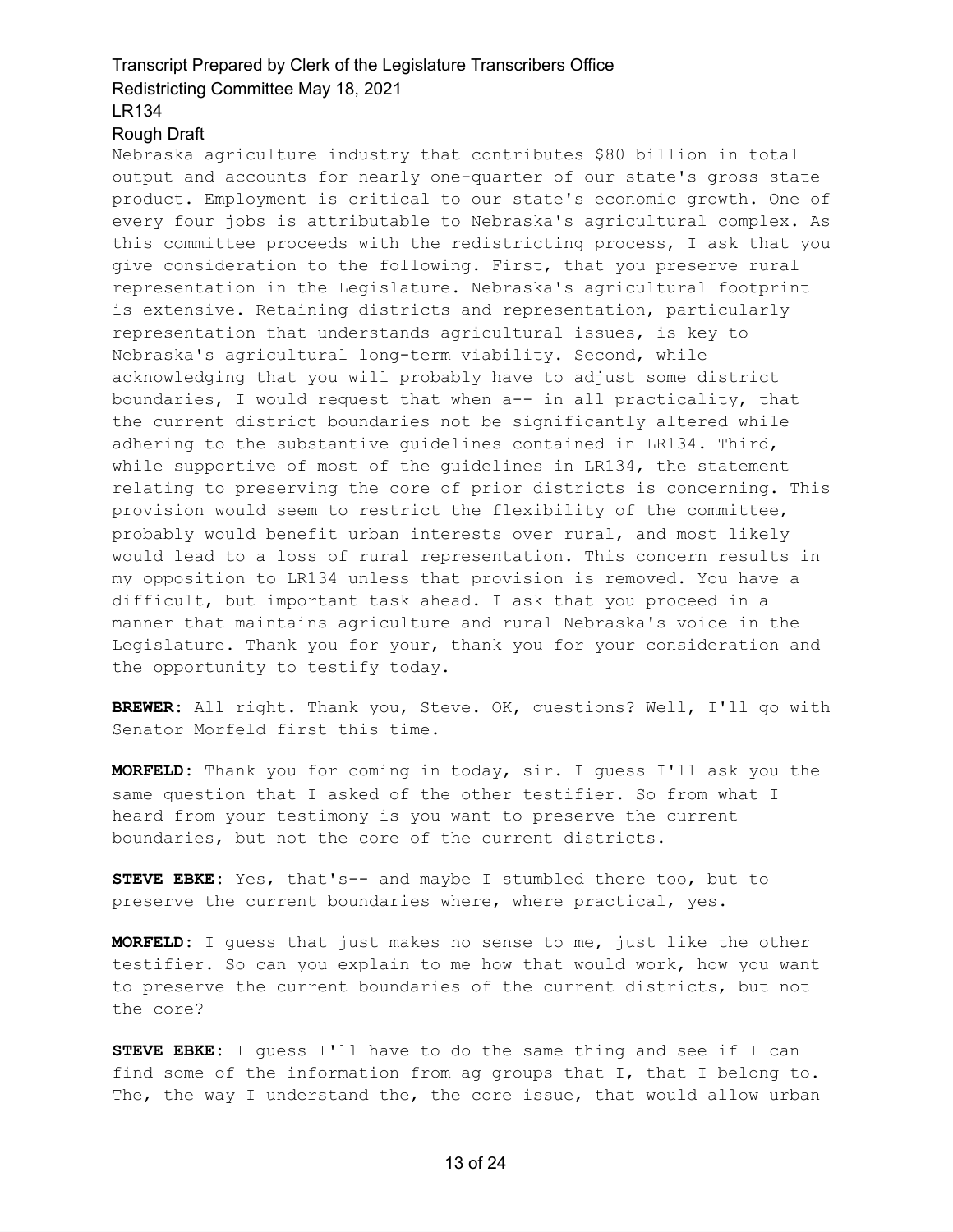districts possibly to just constrict somewhat to maintain their population, but we're looking at then the rural districts having to cannibalize one another to maintain that population.

**MORFELD:** But if we maintain the core of all the rural districts, then it would be tough to cannibalize them. And in fact, my urban district, it would constrict because there's been more population put in it, but it would allow for-- do you know what I'm saying? Excuse me, I'm losing my voice. It would constrict my district, but then it would allow for more population to be put in other districts, which would allow rural districts to be able to maintain their current boundaries.

**STEVE EBKE:** And I guess my main emphasis is that we want to maintain our rural representation.

**MORFELD:** OK and I just think that your testimony saying that you want to remove the core language then is completely contradictory to that, unless somebody can explain to me the logic behind it, which doesn't appear to be any.

**BREWER:** OK. Senator Blood.

**BLOOD:** Thank you, Chair Brewer. Thank you, Mr. Ebke, for coming in today. I just want to build on that a little bit. I'm listening to the opposition and the proponents. And the proponents, all of their testimony is really different. I mean, they emphasized multiple things that were important to them, but so far, the opposition seems to be the same and so I'm curious who or what organization brought this to your attention that it might be something worth opposing?

**STEVE EBKE:** As I stated previously, I am a member of several ag organizations. Our political consultants have looked at this for some-- you know, going back as far as the-- you know, the, the two or three previous redistricting efforts and they believe that this is an issue and it's an issue that could more than likely impact rural representation and ag's representation.

**BLOOD:** So they believe that the, the prior two redistricting groups did not protect rural Nebraska is what you're telling me?

**STEVE EBKE:** Not saying that. I'm just saying that the core issue was there and we've been-- you know, the, the feeling is that that this is, is an issue that could impact rural representation.

**BLOOD:** Fair enough, thank you.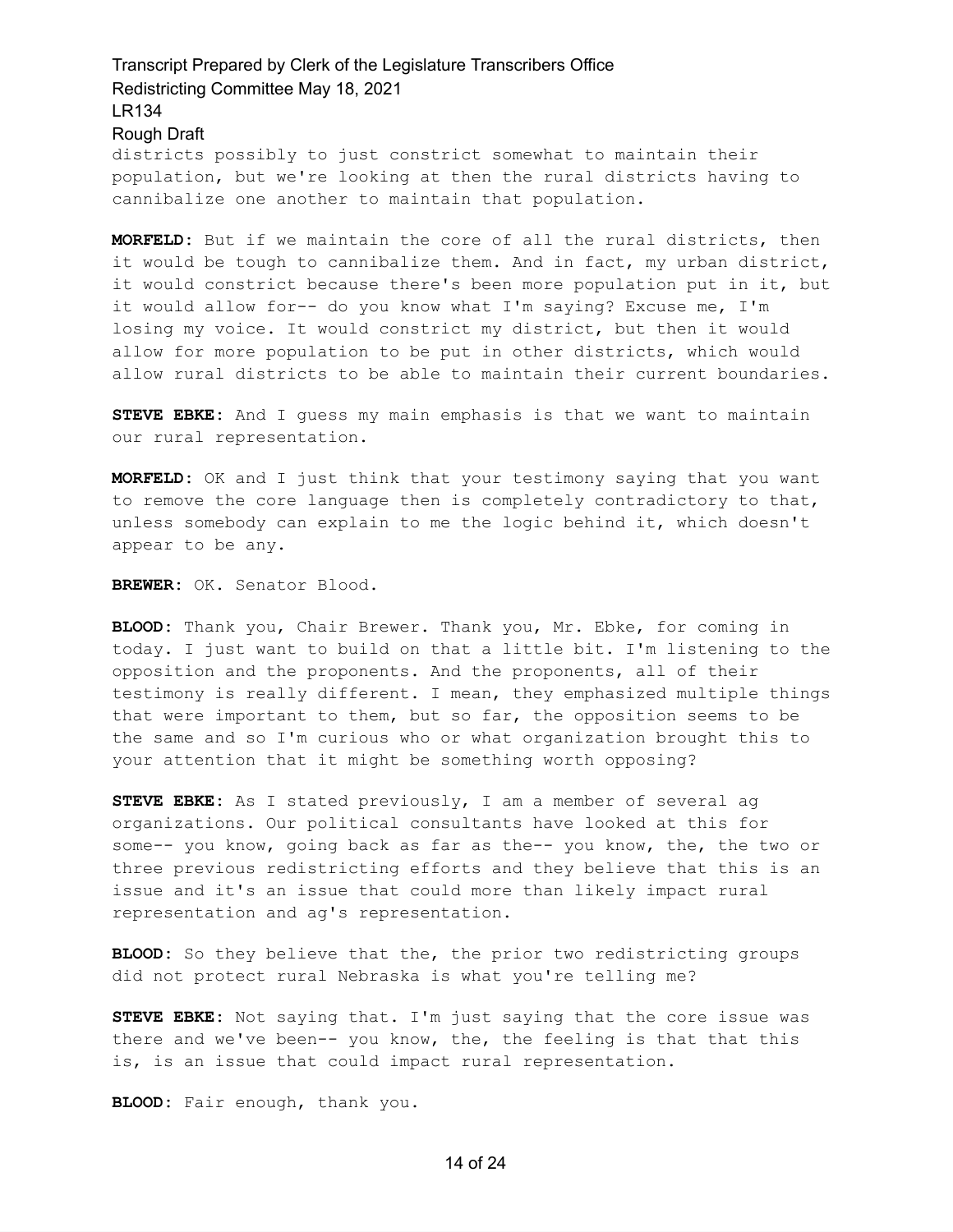**BREWER:** All right. Any additional questions for Steve? All right, thank you for your testimony. OK. Cleanup here. Let's go ahead and have the next opponent start up and we'll keep it flowing smoothly here. All right, welcome to the Gov-- to the Redistricting Committee.

**BOB TWISS:** Good morning, Senator Brewer and other members of the Redistricting Committee. My name is Bob Twiss and that's B-o-b T-w-i-s-s. I'm here in opposition to LR134. Actually, I agree with most of it. There are just a couple of things I don't agree with. Unlike some of the previous testifiers, I've been around here-- this is the fourth census that I have testified on and my polling is my own observation over almost 30-plus years of fighting for equal representation to support the strength of our population to be reflected with legislative districts, basically. And Sarpy County was treated very, very badly in 2010-- excuse me, 2000-- very, very badly. We had three full legislative districts and four pieces that did not even connect, did not connect, so it was not compact and contiguous. There was a lawsuit filed by an individual. He didn't go forward with it, but there's-- basically it hit the highlights. There are two critical things, county boundaries-- and that was certainly reinforced with the Day v. Nelson suit out of Madison County in 1992. Two senators won primary districts and because of the unconstitutionality of that, they lost an opportunity to even run in the fall. De Carlson from Crofton, Gus Pick from Huntington [SIC] had no place to run after that. Time up-- is up-- warning, but let me hit some highlights I think Senator Linehan hit: 1992, 2 percent deviation; 2000, it was 5 percent, which makes 10 percent; 2010 was .051 percent and so we got- finally got there in Sarpy County, but ripe for court suit if there's going to be pieces that aren't even connected. So the two levels are county boundaries must be respected. In those counties with more than one legislative district, those districts shall be compact and contiguous, so please keep that in mind as well. I am opposed to the core, protecting the core. I think community of interest is better defined and doesn't open up the opportunity quite so much to litigation. Looks like I'm done.

**BREWER:** Well, actually since you're the only guy here old enough to remember four census, so that will probably give you a little extra time here, but let's see what we got for questions for you. And, and if you're angry about the last one, there is really only one guy here that was there last time, so-- OK. Senator Blood.

**BLOOD:** Thank you, Chairperson Brewer. How are you today, Mr. Twiss? I haven't seen you for a while.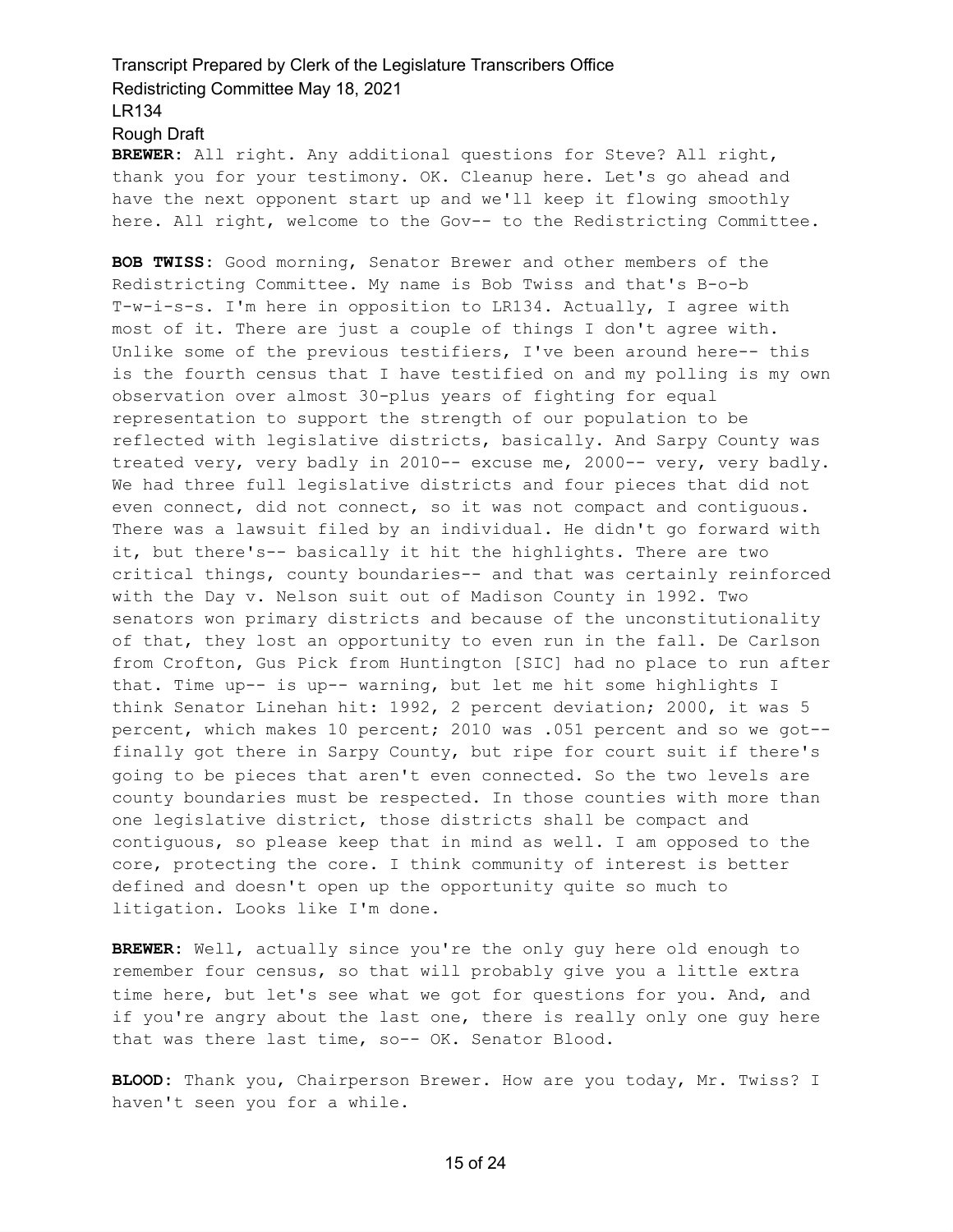**BLOOD:** So I, I didn't understand your statement about the Congressional districts. Can you repeat what you said, that there's--

**BOB TWISS:** Well--

**BLOOD:** --there's--

**BOB TWISS:** --I'm not sure I even commented on Congressional districts. However, I will comment, if you don't mind, part of the problems back in '92 also were the Congressional districts. And I have focused over the years more so on two aspects, congressional and legislative, and some of the others needed some attention, but didn't get my attention, but I didn't say anything in particular. I will say this. I have been in both Congressional districts over the last 20 years. I was in the Lincoln district and then I, I was in the 2nd Congressional District, then into the 1st Congressional District, and now back into the 2nd, 2nd Congressional District. And really, I don't see any difference.

**BLOOD:** You, you had mentioned in your statement--

**BOB TWISS:** I--

**BLOOD:** --that there are two Congressional districts in, in Sarpy County. So in my district in particular, we have two Congressional districts, both--

**BOB TWISS:** OK.

**BLOOD:** --Fortenberry and, and Bacon.

**BOB TWISS:** Right.

**BLOOD:** I just want a clarification on that, but apparently that was just a statement of fact and not necessarily anything you were concerned about?

**BOB TWISS:** Not real-- not really a problem, not at all. In fact, in 2010, that was the best redistricting that I've seen and like I say, Sarpy County finally got treated fairly and some of that's our own fault, quite frankly. If people aren't paying attention, sometimes a county may be allowed to just let things happen and work.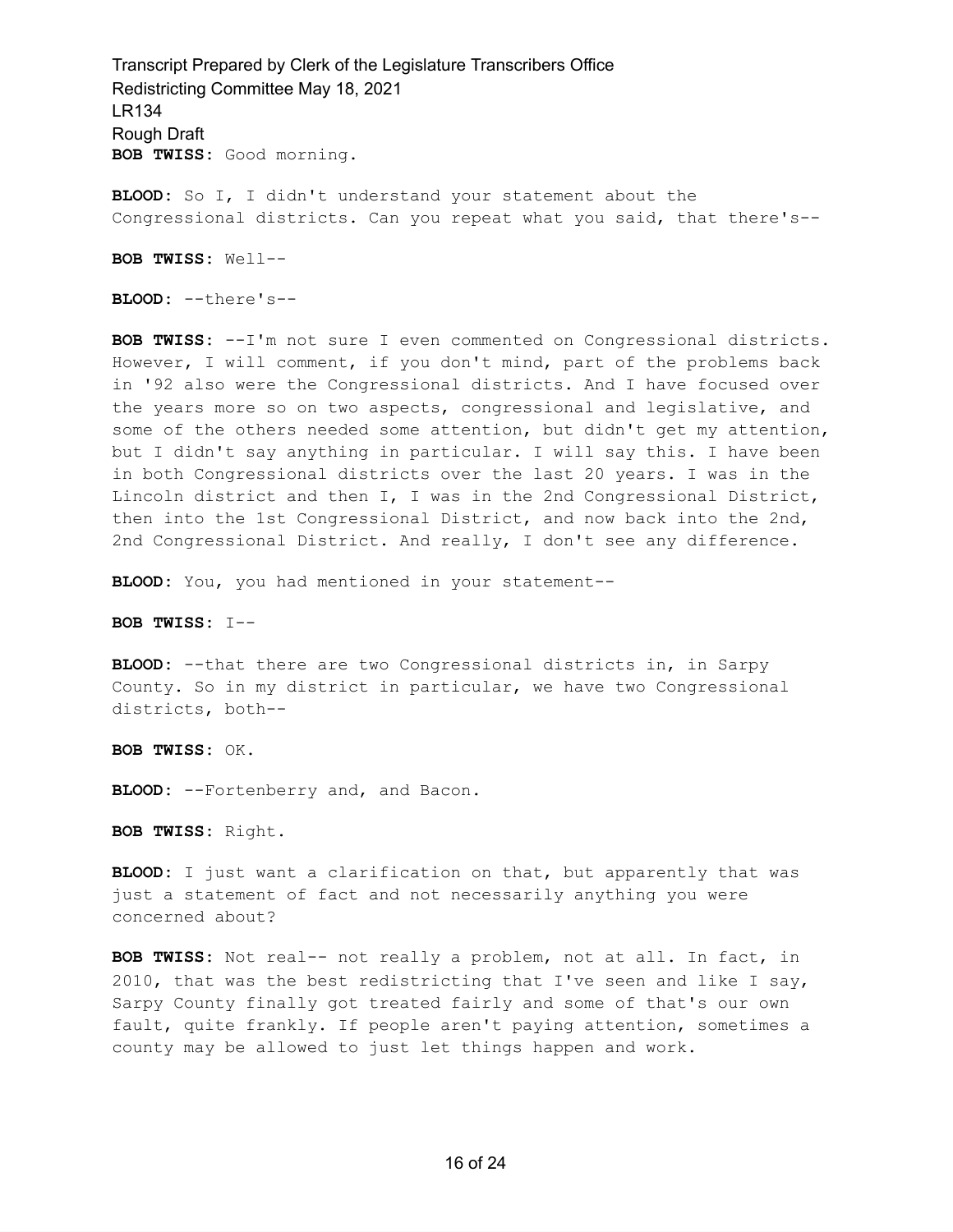Transcript Prepared by Clerk of the Legislature Transcribers Office Redistricting Committee May 18, 2021 LR134 Rough Draft **BLOOD:** So, Mr. Twiss, over here-- so knowing that in 2010, they preserved the core and say that-- you just said that 2010 was great, but you're saying now that preserving the core is bad. Is that-- **BOB TWISS:** I, I focus-- **BLOOD:** Do I hear you clearly? **BOB TWISS:** I'm not sure I understand your question, but if, if not, try again. I focus more on community of interests than I do on core.

**BLOOD:** Because?

**BOB TWISS:** Because I think a community of interest, number one, is easier to define and I think it probably is subject to less litigation.

**BLOOD:** And so--

**BOB TWISS:** That, that is a term that the courts have used for years.

**BLOOD:** And so when you found out about LR134, you read it, that was the first thing that came to mind. Nobody came and talked to you. No organization discussed this with you. You didn't get an email that said we need you to come and testify? This is something that you brought forward on your own?

**BOB TWISS:** I'm sure glad you asked that question because I failed to say right at the beginning-- and I have it highlighted here-- it says self. I am here representing myself and nobody else. I'm representing no organization whatsoever. In fact, redistricting, as you probably can tell, has been a hot-button issue for mine for over 30 years because my district, which was legis-- your district number at that time, Legislative District 3, I ran for the legislature in '92 and you could not walk that boundary. You could not drive that boundary and find it and that was right southwest of 132nd and Harrison and the reason I'm probably more sensitive than others is because I lost to the ultimate winner in '92 by three votes.

**BREWER:** All right. Any additional questions? Senator Lathrop.

**LATHROP:** I do want to ask a question--

**BOB TWISS:** Sure.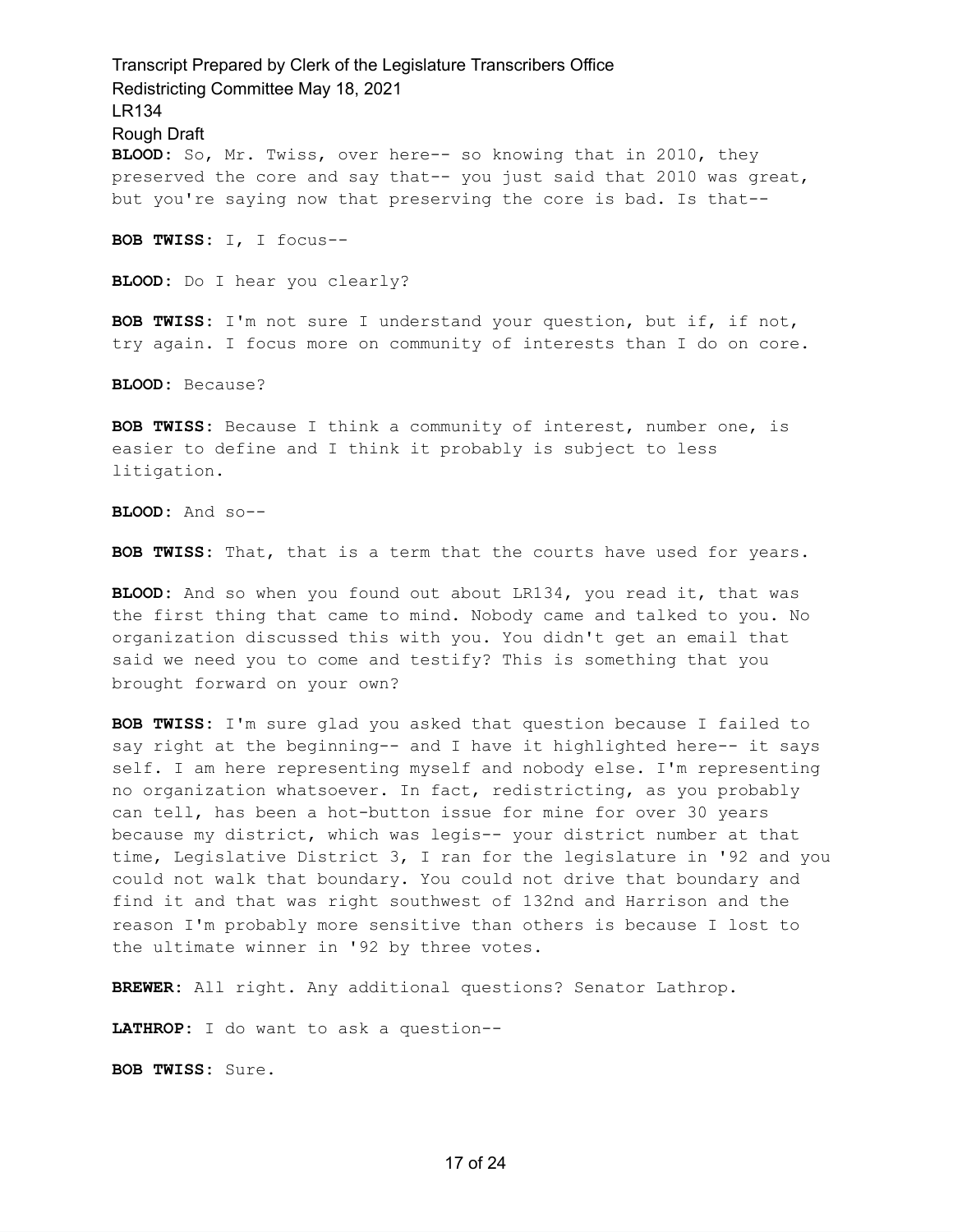**LATHROP:** --because you're the third person as an opponent that's come up and used the same concern and not been able to identify how it would adversely affect this process. If your concern is what the inclusion of core-- the, the core language, how do you think that would adversely affect the process of redistricting? And be specific.

**BOB TWISS:** Well, as specific as I can be is it-- the flexibility. It affects the ability--

**LATHROP:** And-- OK, so in what way do you think it would not--

**BOB TWISS:** --excuse me.

**LATHROP:** --allow us to be flexible?

**BOB TWISS:** I, I'm sorry, I, I was trying to complete my sentence, sentence, but flexibility in drawing various boundaries.

**LATHROP:** I, I understand that, but tell me-- give me an example of where you think it would impair our flexibility because uniformly, the three opponents have come up and identified this, but I, I don't hear an explanation for how it would-- an example of how it would impair our ability to draw lines that meet constitutional mustard.

**BOB TWISS:** I'm not sure that I am equipped to get into the weeds that far.

**LATHROP:** OK and I'm just going to make this observation. You're the third person that has said I need to check with somebody and I don't understand--

**BOB TWISS:** I'm not checking with anybody, sir. I'm-- the only person I would be checking with would be myself.

**LATHROP:** OK, well, then you need to get back to me for an answer, is that what I'm hearing?

**BOB TWISS:** I'm not sure that I can get back to you with an answer that's going to satisfy you.

**LATHROP:** OK, just it impairs flexibility?

**BOB TWISS:** It certainly would impair flexibility.

**LATHROP:** OK, thank you.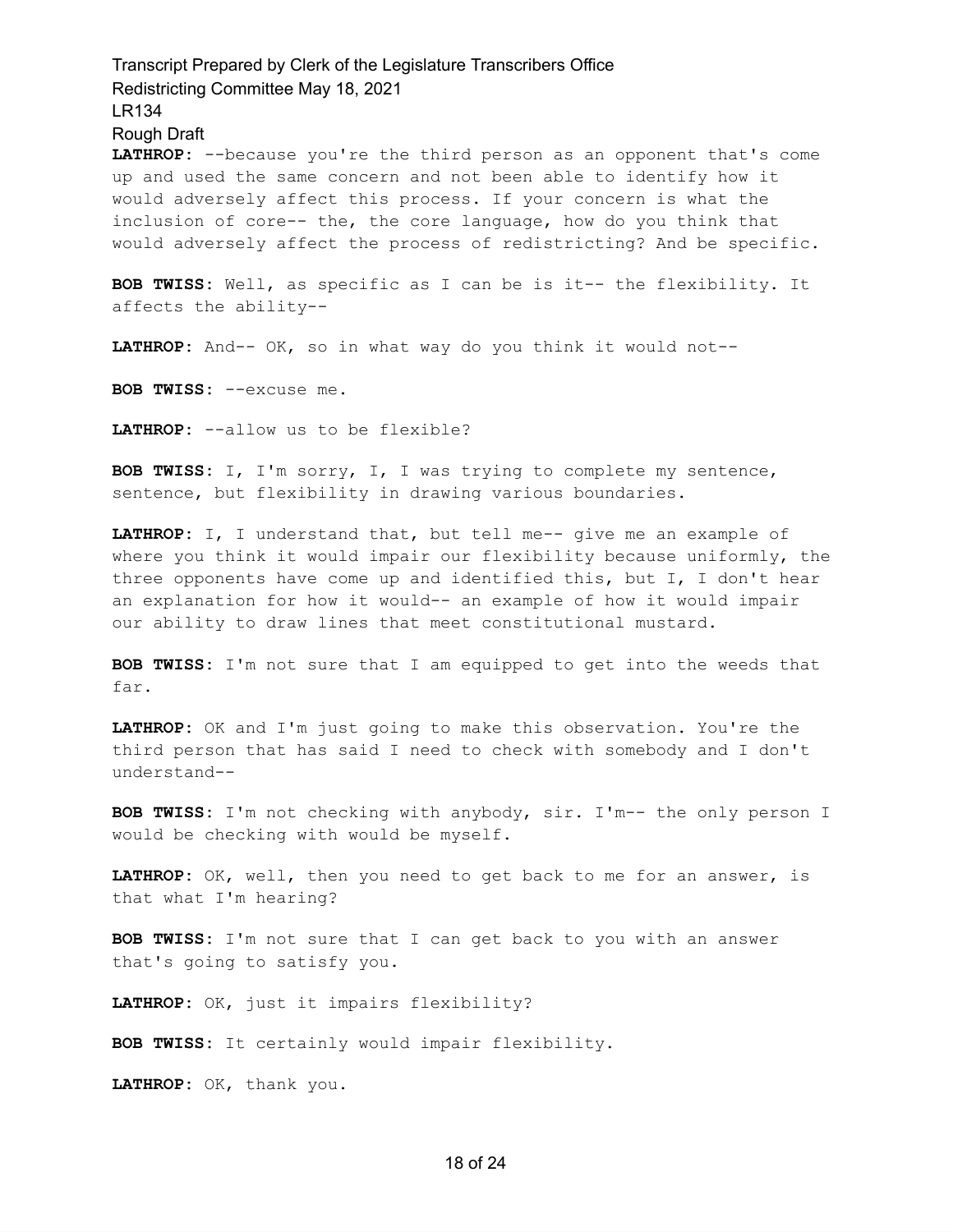Transcript Prepared by Clerk of the Legislature Transcribers Office Redistricting Committee May 18, 2021 LR134 Rough Draft **BREWER:** All right. Any additional questions? All right. Thank you, Bob, for your testimony.

**BOB TWISS:** Thank you.

**BREWER:** All right, we're going to keep pushing here. We're running low on time. Additional opponents? Seeing none, we will go to those in the neutral. Do we have a neutral testifier? We do. Come on up. Good morning and welcome to the Redistricting Committee.

**SHERRY VINTON:** Good morning, Senator Brewer, members of the committee. My name is Sherry Vinton, S-h-e-r-r-y V-i-n-t-o-n. I ranch along with my husband Chris near Whitman, Nebraska, in Grant County, which is Legislative District 43. I'm here today to testify in a neutral capacity and urge you to create rules that allow the flexibility to preserve as many rural seats in the Legislature as possible. There was a recent article in the Lincoln Journal Star and it indicated that we could lose as many as three rural seats to redistricting, so I'm here today to encourage you to keep that number as close to zero as possible for us. While I realize that you don't have the final numbers from the Census Bureau yet, it's important that this body does everything within its power not to disenfranchise our rural voices too. Currently, District 43 encompasses all or part of 13 counties, as Senator Brewer well knows, riding-- I don't know how many days it took to ride a mule across there, but for perspective--

**BREWER:** 37 days.

**SHERRY VINTON:** And I know it's a little bit quicker in a Bronco, but it still takes a long time. For perspective, Cherry County is like a super-sized county. It's just shy of 4 million acres. And while I've been in this district-- I've been District 43, 45, 47, 49-- the, the lines do shift and change, so it's important to me to keep our representation. Senator Brewer has done a great job, but it's a big district and it's a big challenge for one person. So with that, the potential of increasing the size of these rural districts greatly concerns me and it could lead to further distrust in the legislative process. With that, I thank you all for giving me the opportunity to testify.

**BREWER:** Well, Sherry, thank you for coming all the way here for this. And just as a reference, we're over 17,000 square miles just in District 43, yes. OK, questions for Sherry? All right, well, thank you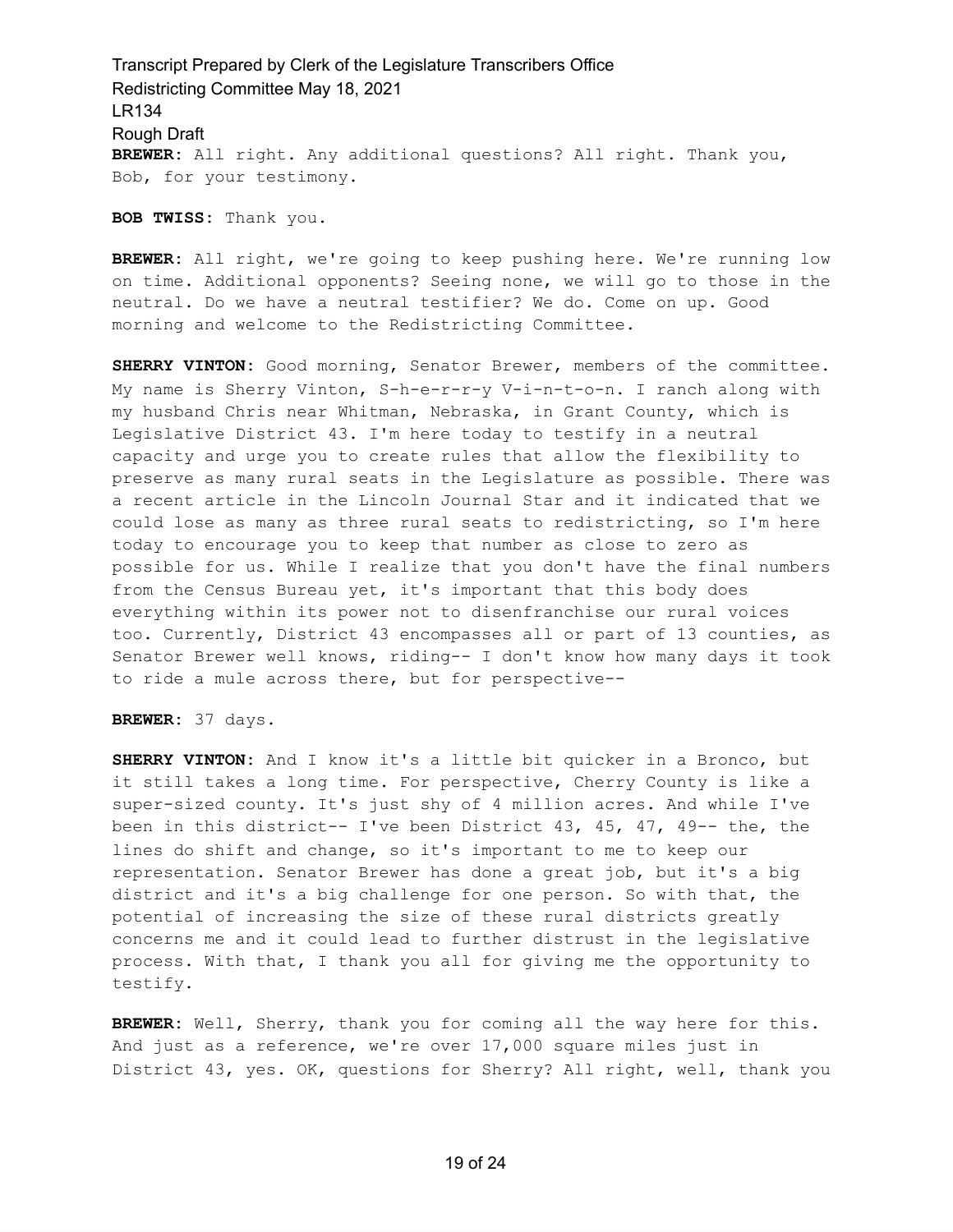Transcript Prepared by Clerk of the Legislature Transcribers Office Redistricting Committee May 18, 2021 LR134 Rough Draft for making the trip here to Lincoln. Hopefully you've got other stuff on your agenda.

**SHERRY VINTON:** Delivered some meat last night.

**BREWER:** All right. Additional neutral testifiers on LR134? Good morning and welcome to the Redistricting Committee.

**JUDY KING:** My name is Judy King. J-u-d-y K-i-n-g, and I'm really conflicted on this because normally when I heard something about redistricting and that it was a Republican that was bringing this forward, I was going to get my same old story about the takeover on January 6 and-- but after I read it, it didn't, it didn't sound too bad. And then after listening to some of the responses in here today, I think it's, it's something that should be moved forward. But on the other side of that, I heard in the past that there was a quick, quick revision of this and that's why we got Fortenberry and so I'm all for anything stopping Fortenberry being elected again, so that's all I have to say, so--

**BREWER:** All right. Thank you, Judy. Questions for Judy? All right, thank you for coming and testifying. OK, any additional neutral testifiers? Sir, welcome to the Redistricting Committee.

**DENNIS FUJAN:** Good morning-- Senator Linehan, good to have you here-- Senator Brewer and the rest of the committee. Thank you for having us here. My name is Dennis Fujan, D-e-n-n-i-s F-u-j-a-n. I'm a lifelong resident and a soybean and corn producer from rural Prague in Saunders County. I'm here today on my own behalf in regard to LR134. I do not oppose or support this bill. I came here as a concerned citizen to ask you to carefully consider the ramifications, ramifications of reducing what I call rural-route Nebraska due to redrawing legislative district boundaries. Over the years, we've been losing our voice more and more throughout the-- through the redistricting process. And because of that, we have been burdened with greater and greater share of local government financial support due to the fact that we cannot get property tax relief in a form that will help us to get an equal share or to have an equal support of, of our rural government support or our local government support, things like schools, fire districts, just the local business. In my opinion, it's simply a matter of fairness to make sure the number of rural senators is not reduced or we, we will have no voice. I don't know how an industry such as agriculture can survive if we lose the little bit of voice we have. As it was mentioned before, the agriculture is the backbone of the economy of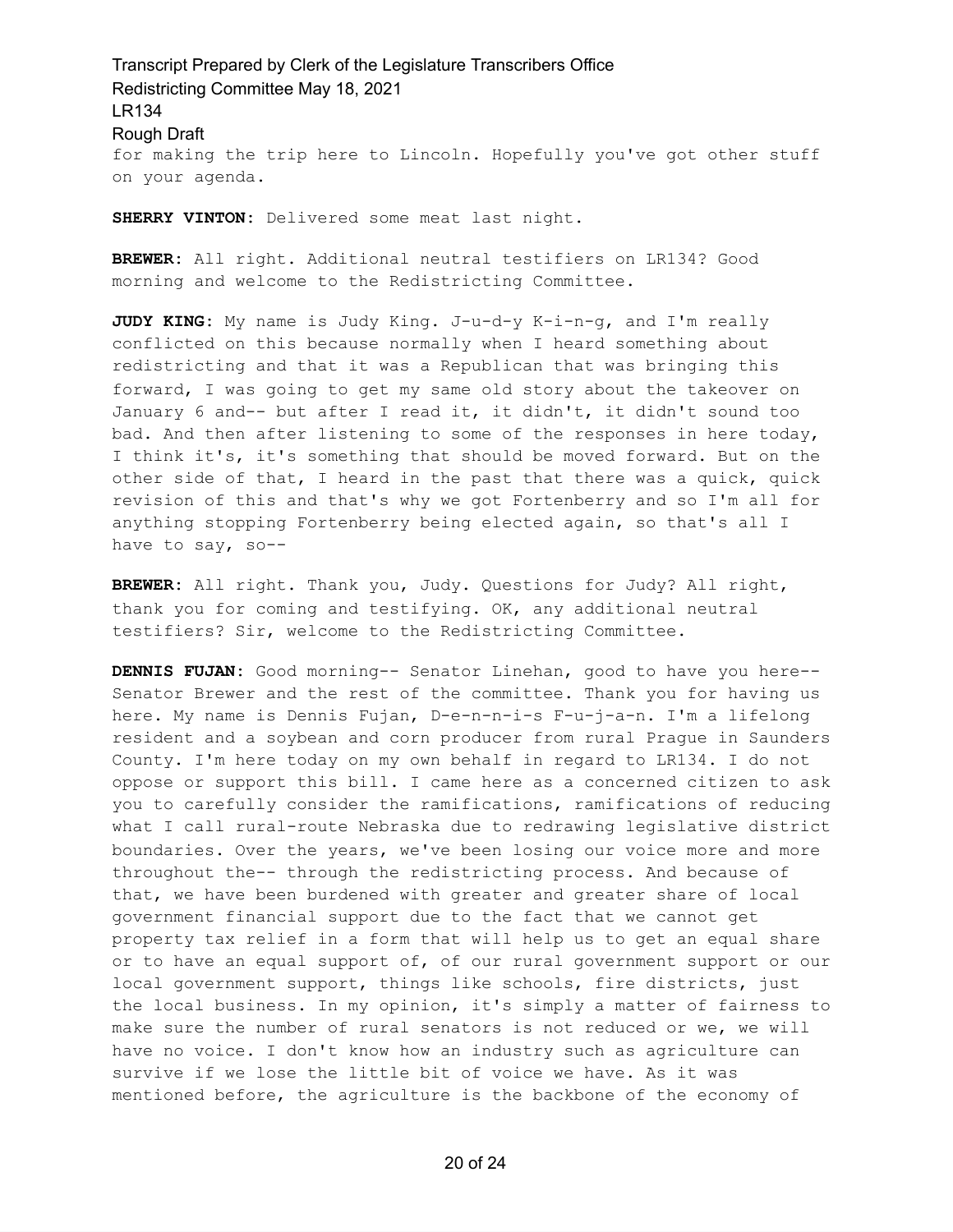Rough Draft

Nebraska, so I ask you to please do not weaken it by taking away our voice, by reducing the representation that we have earned and deserve. Thank you for the chance to voice my opinions here and I'd answer any questions if there are any.

**BREWER:** Thank you, Dennis. All right, questions for Mr. Fujan? All right, thank you for coming in.

**DENNIS FUJAN:** Thank you very much.

**BREWER:** All right, any additional in the neutral position? All right, with that, we-- oh, come on up. If you hesitate, you're lost here, so just so you know. Got your green slips in. Welcome to the Redistricting Committee.

**STEVE WATSON:** Good morning, Senator, Senator Linehan. My name is Steve Watson, S-t-e-v-e W-a-t-s-o-n. I come as a citizen representing only myself. I read the LR143 and noticed that there was language stating that there would be no consideration of partisanship. My interest in this is who draws the maps? I read the Supreme Court Opinion in Rucho v. Common Cause and the dissenting opinion by Justice Kagan indicated that there are data analytic companies that are able to evaluate that information and they can be hired to prepare literally thousands of proposed maps. Once the thousands of proposed maps are prepared using the state's criteria of contiguous boundaries for the, for the counties and the cities and so forth, then you can take voter preference information, partisanship, and overlay those maps on top of the neutral maps and you can determine which one of your committee maps that you select, how it deviates from the median. And so my question is who draws the maps? Are you going to have a computer scientist draw the maps? Are you going to have a data analytics assist you in drawing the maps? Because the United States Supreme Court in Rucho vs. Common Cause says the Supreme Court provides no guidance. It's up to the legislature to come up with a fair legislative district and I have no further comments.

**BREWER:** Well, you threw the question out there and of course, we only have one-- how shall I put it-- knowledgeable person who has been through one of these. Senator Lathrop, can you kind of give him an idea of how we did it last time?

**LATHROP:** Well, I think it goes through Legislative Research, but honestly, I wasn't on the, on the committee. I was on the Exec Board,

### 21 of 24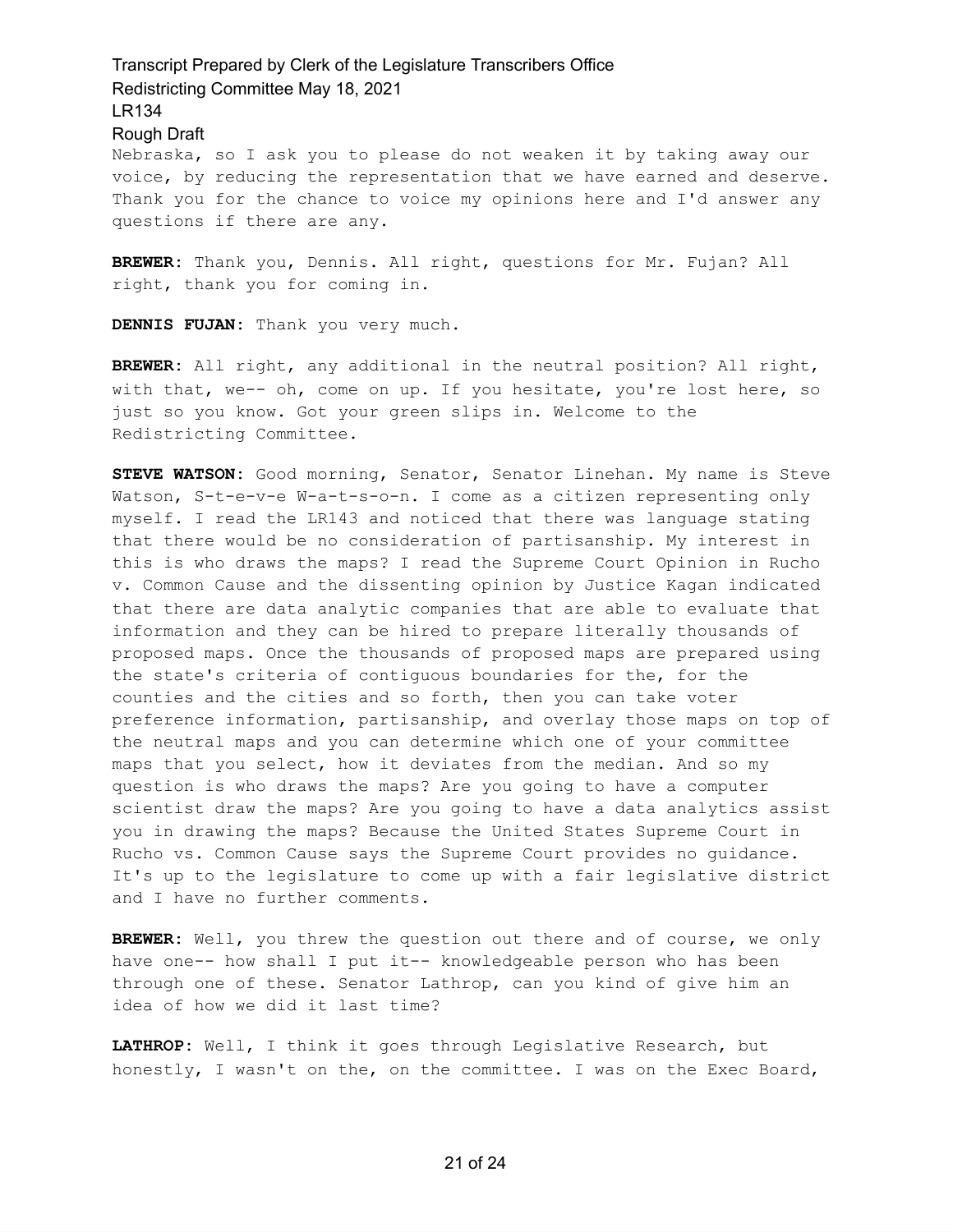Transcript Prepared by Clerk of the Legislature Transcribers Office Redistricting Committee May 18, 2021 LR134 Rough Draft but not on the committee and-- but I was involved in choosing the committee and we'd have to go back and talk to--

**BREWER:** Senator--

**LATHROP:** --people that were members at the time.

**BREWER:** Senator Blood, please.

**BLOOD:** Thank you, Chair Brewer. So you should know that this year, we're going to utilize software called Maptitude and you can find information on it if you were to Google it and it actually does-- it's not going to create thousands of maps because that's not necessary in a state of such low populus, but it's going to take the criteria, take the population, and it's going to fairly give us a starting point. And so you should know that there's no bias in that, that it only is done through data, and it is nationally known as being a very effective tool. So Maptitude, Maptitude is what we're using.

**STEVE WATSON:** Map 2, t-w-o?

**BLOOD:** T-u-d-e, like attitude.

**STEVE WATSON:** OK, thank you.

**BLOOD:** You're welcome.

**BREWER:** Well done. OK, thank you for your testimony. All right. Senator Linehan, we are almost to the, the witching hour. Yeah. OK. Will the Speaker understand if we're AWOL?

**LINEHAN:** Yeah.

**BREWER:** OK.

**LINEHAN:** They will know where we are.

**LATHROP:** I don't think they're going to get to a vote on the next bill without--

**BREWER:** OK, good. All right. Welcome to the Redistricting Committee.

**JASON PERDUE:** Thank you, Senator Brewer, and good morning, Redistricting Committee. I am Jason Purdue, J-a-s-o-n P-u-r-d-u-e, and I live in York County between York and Waco. I'm here today to share a few thoughts on LR134 and the overall task of redistricting in

### 22 of 24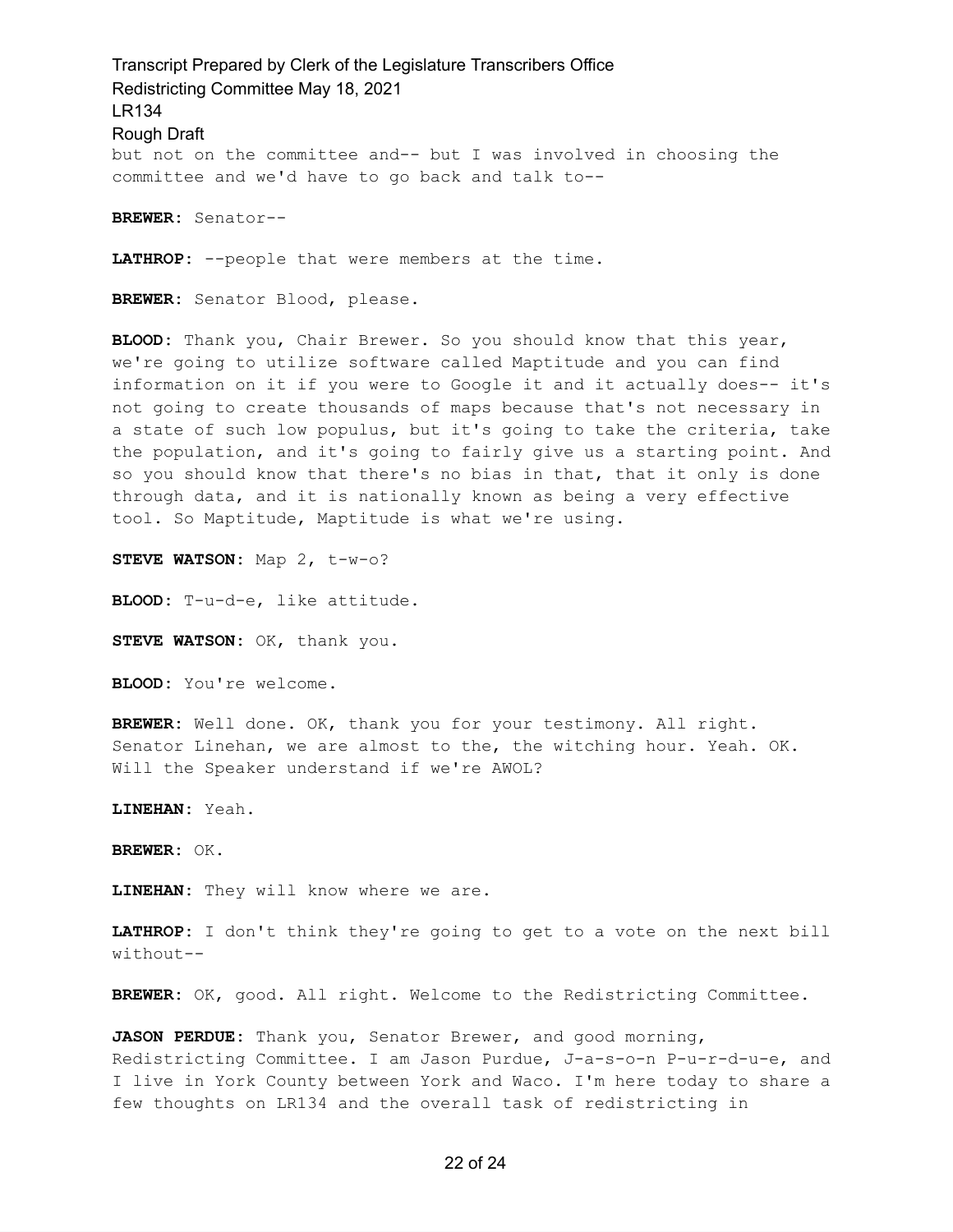#### Rough Draft

Nebraska. I'll start by openly admitting I'm far from an expert when it comes to the intricacies of redistricting and in all honesty, I'm sure I know the least in this room. What I do know is that yourselves and the Legislature as a whole has a big task ahead of you that will have an impact on myself, perhaps my district, and of course, our state. My wife and I, along with our four kids, have a small farming operation that consists of row crop and contract pullet barn and we also operate Perdue Family Farms with my parents, which includes row crops as well as a small cow-calf herd. My family is part of a shrinking population directly involved in production agriculture. I know you are all aware of the benefits that this shrinking population brings to the state. I would just like to point out a few of these from the 2017 Economic Impact of the Nebraska Agricultural Production Complex, a report authored by the UNL ag economists, along with the Bureau of Business Research. They found that agriculture accounts for nearly 34 percent of business sales, 22 percent of the gross state product, and nearly one-fourth of the state's jobs are connected to the-- Nebraska's ag industry. So this creates quite a conundrum. How can a task that goes hand in hand with population help ensure a shrinking population and one that brings so much benefit to our state still gets fair representation? This is why I ask that you keep the agriculture community and our rural areas top of mind during the redistricting process. Not only is fair representation important to me and others in agriculture, but to the state as a whole. Thank you.

**BREWER:** All right, thank you. All right, questions for Jason? Any questions? Well, thanks--

**JASON PERDUE:** Thanks.

**BREWER:** --thanks for coming in. All right, we are still on neutral testifiers. Are there any additional neutral testifiers? All right, then we will have Senator Linehan go ahead and close on LR134.

**LINEHAN:** Excellent.

**BREWER:** Welcome back to your committee.

**LINEHAN:** Chairman-- I need to-- perfect. I'd just like to thank everybody for coming today, proponents, opponents, neutral, and I will check with all of you and figure out when we can exec.

**BREWER:** OK. All right, with that then, there are no letters to read in proponents, opponents, or neutral, so that will close our hearing on